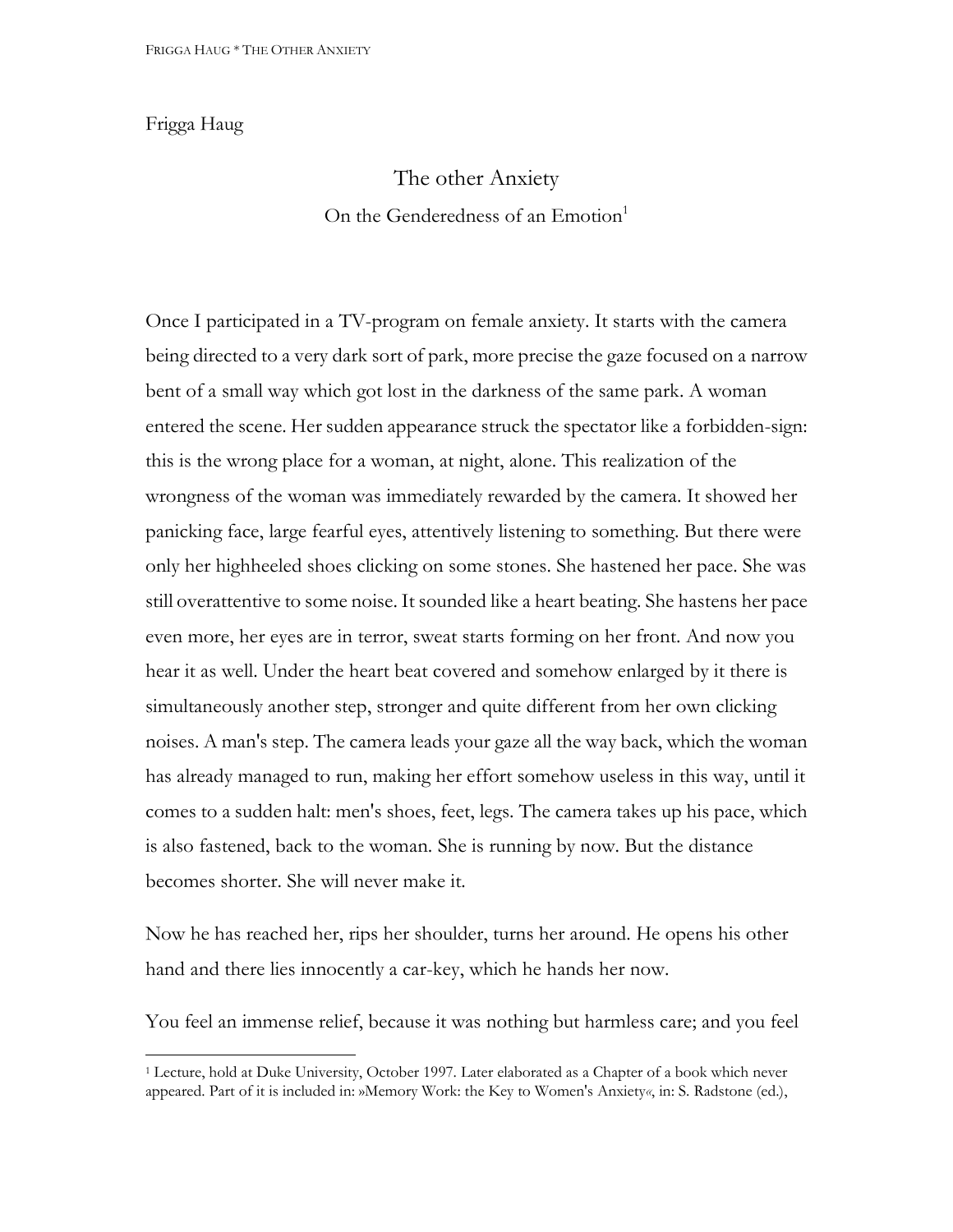shame, because you and the woman have almost become hysterical without reason. And you feel annoyed and cheated because you know, there was a reason. There is something wrong. The scene was not altogether about care and protection.

# Preliminary Remarks

In this lecture/chapter I want to show how memory-work proceeds with anxieties like the preceding.

I will start with situating my topic in the allover landscape of anxiety. I then discuss theories of anxiety and turn to memories of anxiety for the body and develop some general theses on the basis of these findings. I relate them to child development, and work out some of the specific contradictions girls meet when growing up. In a third part I move to another country and culture: Canada and try to show the net, woven out of fear, gender and race.

With my topic - female anxiety - I turn to psychology and cultural studies. My report on a long term study on anxiety should give us the possibility to learn about memory work in the process and gain some insights into the issue at hand; to have the possibility to compare the results with some of the well known theories in the field and to remember our own experiences of anxiety. I hope you can listen both cross-culturally and critically simultaneously.

# The Concept and the Sample

 $\overline{a}$ 

We will have the problem of translation both scientifically and in everyday-language, because there is no adequate translation for the German term Angst. Since I work from experience, you might almost always understand which emotion is at stake, and besides even studying the different possibilities of translating the term - fear, anxiety, Angst - leaves us somewhat at a loss, because the specific meanings melt into each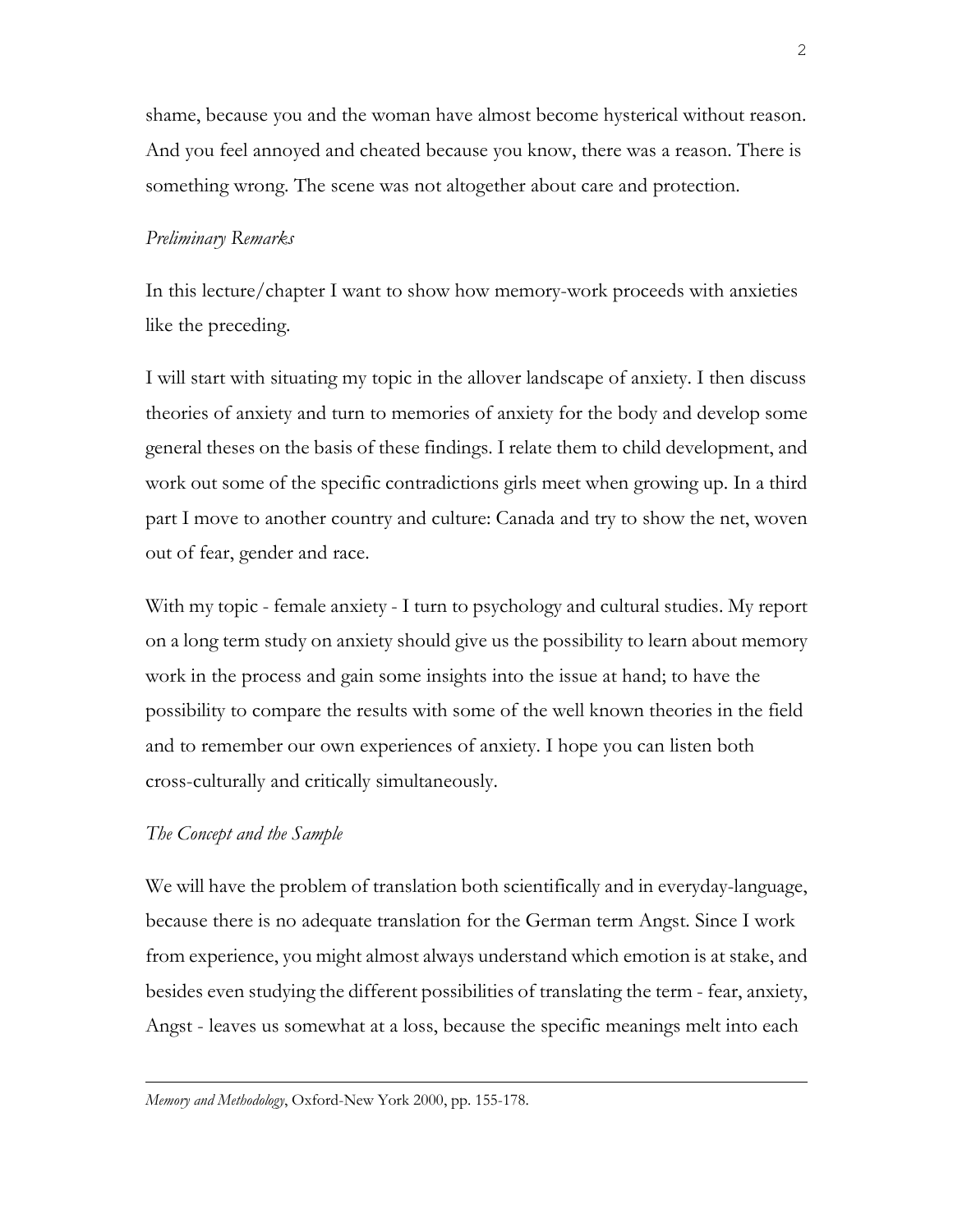other and - as the translators of Freud stated: Angst cannot be translated, it is both: anxiety and fear.<sup>2</sup> So we just start solving the translation-problem by approaching our issue.

Do we need a definition of anxiety? Freud started his famous lectures on Angst with the sentence: Ladies and gentlemen I do not have to define Angst, because everybody knows it out of own experience. I will follow his example.

First I give you some data on the empirical study as such. The research group began with about 50 women - coming to the women's study Program of the University of Hamburg. The majority were students from the university. But the group also contained women from different occupations, including local housewives, professional people - like nurses, librarians, teachers, theologians, social workers, unemployed women with no special background. Some were already retired. They came from everywhere - women who were interested either in women's issues or in anxiety or both. Therefore the range of our sample was rather large, both in age from 20 to 60 - as well as in professional background. As is still customary in Hamburg the group did not include any black women. We worked for four years. The resulting qualitative material consisted of 83 narratives from our own experiences of anxiety. 32 essays were written by 11-years old boys and girls from a public school, because we tried to win some knowledge into the beginning of the development of experiences of anxiety as gendered ones. The study is published in German (second edition 1994) and was planned to be published by Verso in English, but, due to problems with the interpreter, it fell into oblivion.

<sup>2</sup> For the discussion of this question, see the Appendix 'The Term Angst and its English Translation', The Standard Edition of the Complete Psychological Works of Sigmund Freud, ed. James Strachey. Hogarth Press 1962, Vol. 3, pp 116-17.

Rodney Livingston, the translator of part of my book on anxiety for a yet unpublished collection on method in English and whom I owe a lot of well translated phrases within this essay has written the following footnote for the problem of translating the German term Angst: »'Angst' has traditionally presented a problem to the translator (as indeed the use of the German term in English suggests). In German it is found in common usage and just means 'fear'. 'Ich habe Angst' means 'I am afraid'. But in psychoanalytical contexts it has acquired a semi-technical meaning. In consequence starting with the standard translation of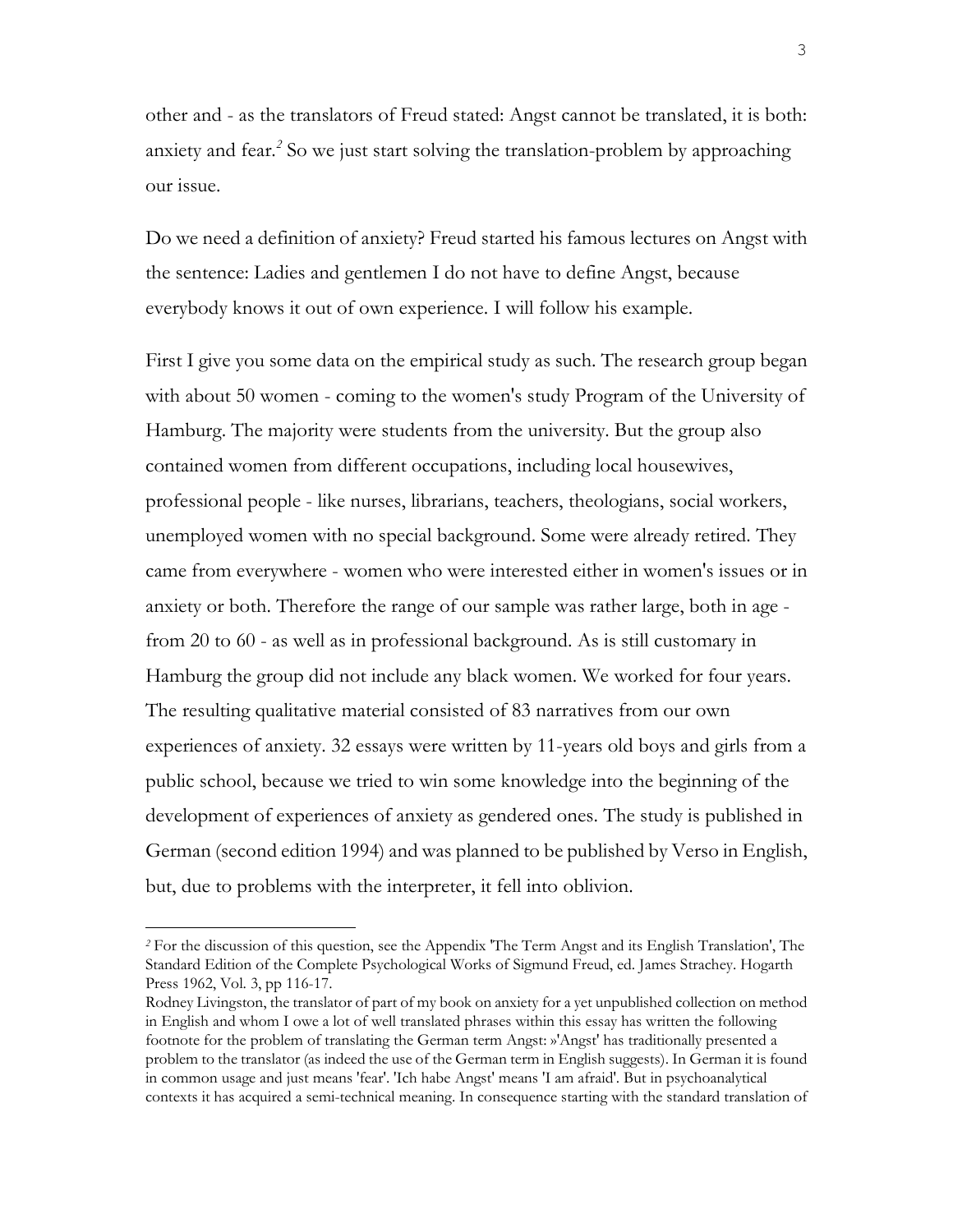# The Landscape of Anxiety

Looking back in a sort of autobiographical way most of us can remember, that anxiety is a memory reaching from far back into the present so that it almost seems to be a natural condition, always prepared to disturb body and soul.

Very early there is fear in the dark; then there is fear of heights and depths, of speed. Later there is fear of the public, of the unfamiliar, of change. It is fear which hinders us, attacks us, keeps us under spell. Anxiety which we have to flee, which forces us to find refuge, a home. In this way anxiety accompanies the path of women into protected areas in a convenient way. The situation hinders us to take the steps we need for change.

Therefore anxiety above other topics is an important issue for women.

From the beginning of our research, we found the field occupied by rather strange and for us difficult to understand emotions, connotations and stories.

For example there is this fairytale from Grimm, which was so fascinating for Bloch, dealing with this man, who set out to learn anxiety. He never experiences fear; he is not afraid of white figures at night, nor of spooks; hanged men, huge black cats, and dogs with glowing chains he just throws around; he is not afraid when his bed drives on its own, or throws him out. He even feels nothing when halves of corpses, crossbones and skulls come along; on the contrary, his productive mind is stimulated and he makes skulls round in order to bowl with them. The churchyard or any other gruesome place at night does not give him any feeling of fear; even the cold of a corpse, whom he takes into bed to warm him, cannot make him afraid. Every production of horror meets his readiness to help, or, if his life is in danger, he

Freud, it has customarily been translated as anxiety.«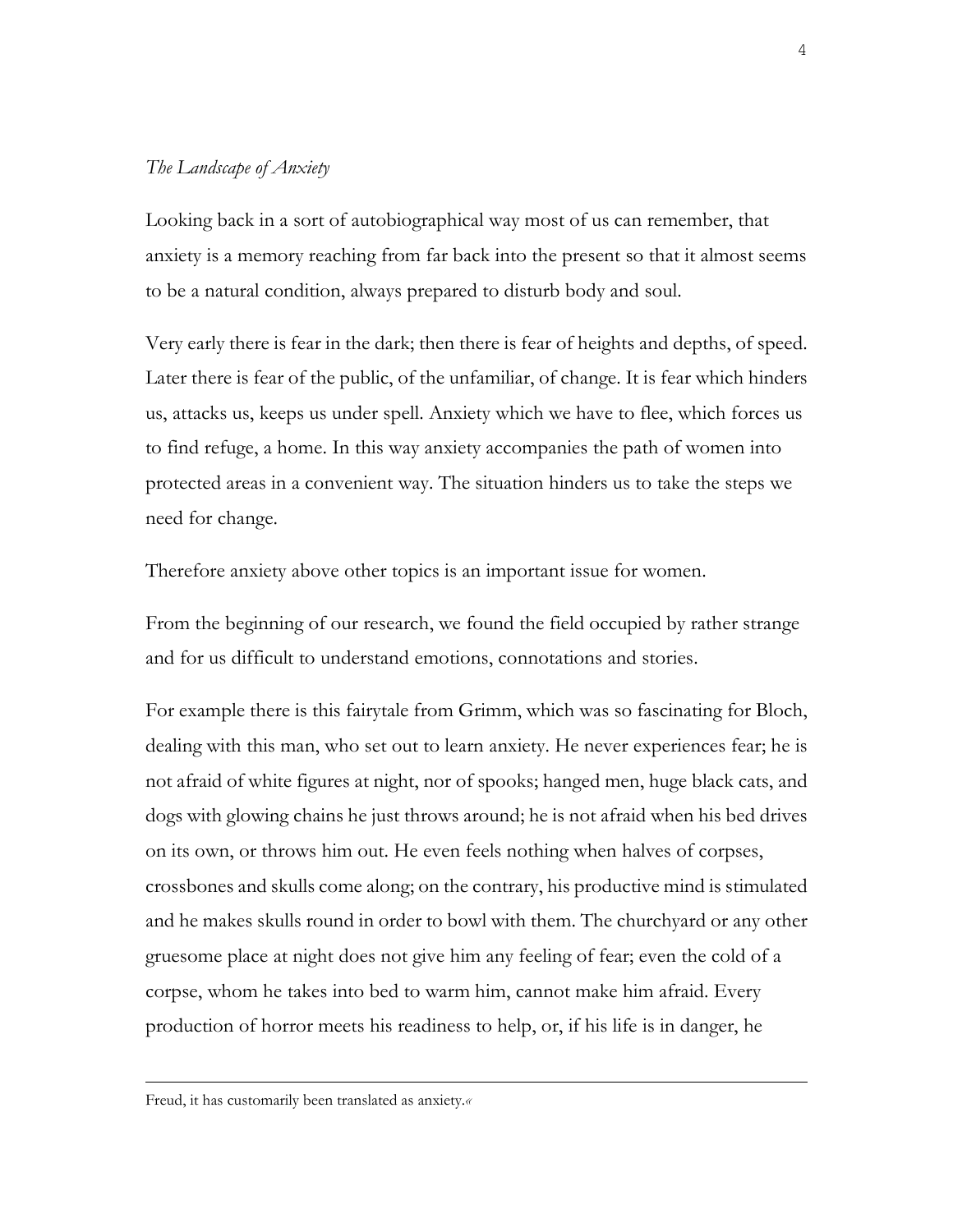competently overpowers those who should make him afraid. The longed for horror only comes, when his wife has a bowl of cold living wriggling fish poured over him (she does not do it herself, but asks a maid to do it, because she herself is of course a princess).

There has been a sophisticated discussion of this fairytale. The main idea was that it must be a fairytale on the Age of Enlightenment, because fear and superstition now belong to the Middle Ages; nevertheless as absence is felt, a sort of alienation from nature, which can only be met by a confrontation with life and death. It was interpreted as a story of the successful bourgeoisie, which appropriates and dominates nature, overpowers dark riddles and superstition, at the price of alienation from nature, even one's own. To be human would then mean to regain one's own naturalness, including anxiety and horror. - This discussion does not sound at all strange or old fashioned for our female ears; our problem is that as soon as we think about ourselves as women, we find this leap too far for us, because we cannot really leave this world of pure rationality when we have never reached it, even if rationality is a questionable goal. Somehow we ourselves still live in the Middle Ages of anxiety, confronted with numerous dangers.

Once you start doing research on anxiety, you find it suddenly everywhere: in politics, in newspapers, in flyers which try to give us advice, in films, etc. We read sophisticated essays on a general fear of death and of course fear of the ecological catastrophe, and especially recently fear of all the others, of racism, of a new growing fascism. - Strangely enough there are also long articles which deal with anxiety as a means of educating and controlling people - e.g. you need a certain amount of anxiety to behave properly, pay your taxes, do not drive too fast, keep a good family etc.

Where ever you look you find the strangest opinions on anxiety, thousands of books and above all, that it is certainly clear what anxiety is and where you meet it, so it is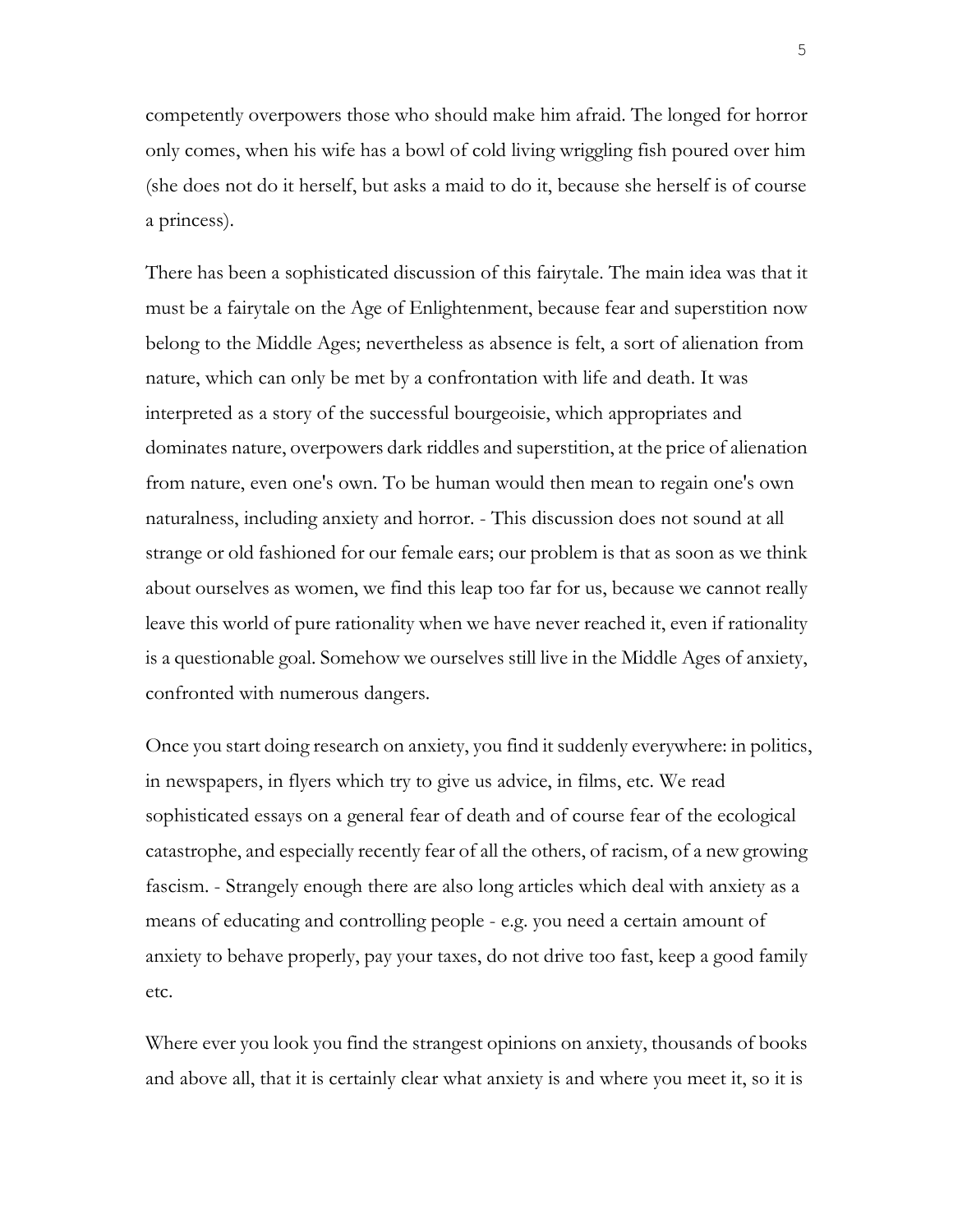both too huge and superfluous to study it further.

We started with a brainstorm on anxieties which gave us the impression, that there is actually nothing which cannot be the source of anxiety and that even opposite reasons were understood and even shared by everybody in the group - like being alone and not being alone; being seen and not being noticed at all etc. There was no way to come from collecting phenomena to any possible research-path. So we simultaneously studied theories on anxiety. To have more time for actually showing our work with memories I will briefly summarize only two schools here, which are almost opposite towards each other: psychoanalysis and behavioral theory.

## Theories on anxiety

#### 1. Psychoanalysis

Most provoking is Freud. In his early writings he thinks Angst to be the effect of unsatisfactory sexuality. He looks at the bodily symptoms of anxiety: vertigo, sweating attack, trembling and shaking, exaggerated heartbeats and difficulties to breathe etc. From here he derives that there is obviously a blocked excitement, energy which is waiting to be used. Without further delay he thinks that there might be something wrong in sexual life. To summarize: anxiety comes from frustrated excitement, from unsatisfactory sexual intercourse. Women in addition to this might have virginal anxieties, because they might not be able to imagine what sexual life was like and were therefore unable to handle their excitements. Both sexes suffer from inaction and above all from interrupted intercourse which was at that time the common way of preventing pregnancies.

Because it is so easy to laugh at this, since it would among others mean, that sexual intercourse would always be satisfactory for women if there was no interruption and there might be no anxieties any longer in the age of the anti-baby-pill, it is easy not to see the originality and usefulness in his ideas which should be retrieved. These are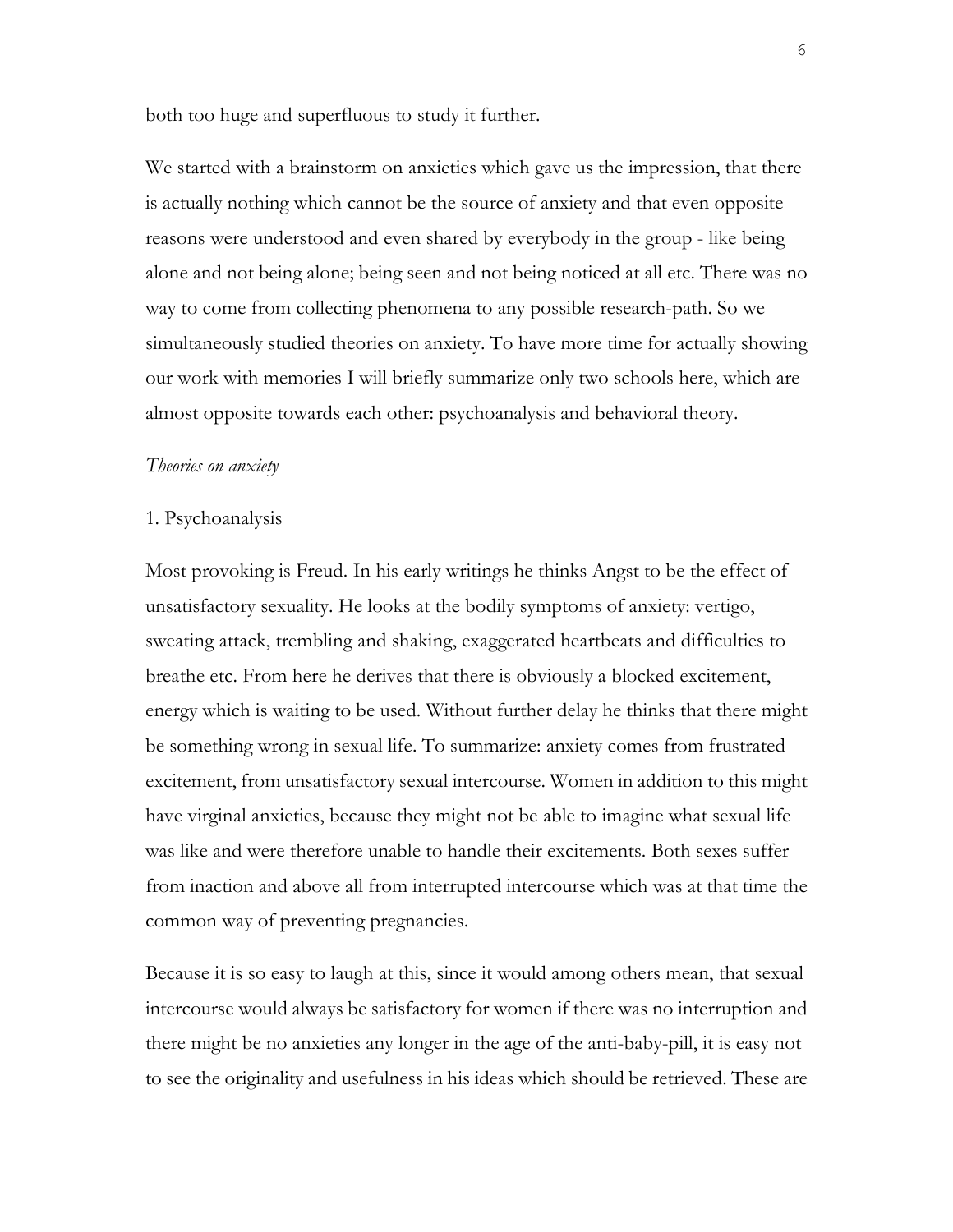especially two assumptions: first that anxiety even in its most extreme forms would not be a disease or hysteric but just normal following certain practices; and second not to look for the origin of anxiety in one place or coming from one cause but to look for it in the common social practices of human beings. Freud of course neither assumes gender relations as relations of domination nor does he think that all social relations could be fundamental for developing anxieties which both had to be worked into his scheme of the normality of anxiety and its coming from social mass practices.

In his later writings - after experiencing the First world war - Freud abandons the idea of a too little of satisfaction and positions anxiety between life and death. Now anxiety becomes the answer to a situation of danger, which the Ego cannot handle. Which is especially interesting in this context for our own research on female anxieties is the elaboration of a model of contradiction. I don't go into the details of the different instances of the psychic apparatus here, but just summarize that anxiety arises if contradictory demands show up, out of which the Ego does not find any way out on its own. In this way it is no longer displacement or repression which is the source of anxiety but the other way round, displacement comes from anxiety.

This turn also allows us to think that anxieties which individuals name might not be the ones they have. Not to jump to interpretations it will be useful to concentrate on the contradictions within which people act. We will look for socially given contradictions and do so from the situatedness of women. Thereby we hope to be able to include the possibility that social demands which seem to be unambiguous might be perceived as contradictory and therefore also be the source of anxiety.<sup>3</sup>

<sup>&</sup>lt;sup>3</sup> The study of Freud's writings is stimulating even though his works have rightly attracted the anger of feminist researchers on account of their male-centred and family-oriented hypotheses about the 'nature of women'. The early view can be studied particularly in 'On the grounds for detaching a particular syndrome from neurasthenia under the description 'anxiety neurosis' (1895, The Pelican Freud Library, Vol. 10, pp 31 - 63; and especially 'First Steps towards a Theory of Anxiety Neurosis, Ibid., pp 53 - 60; for the later radical change from his earlier view see particularly 'Inhibitions, Symptoms and Anxiety,' (1926), ibid. pp. 229-333.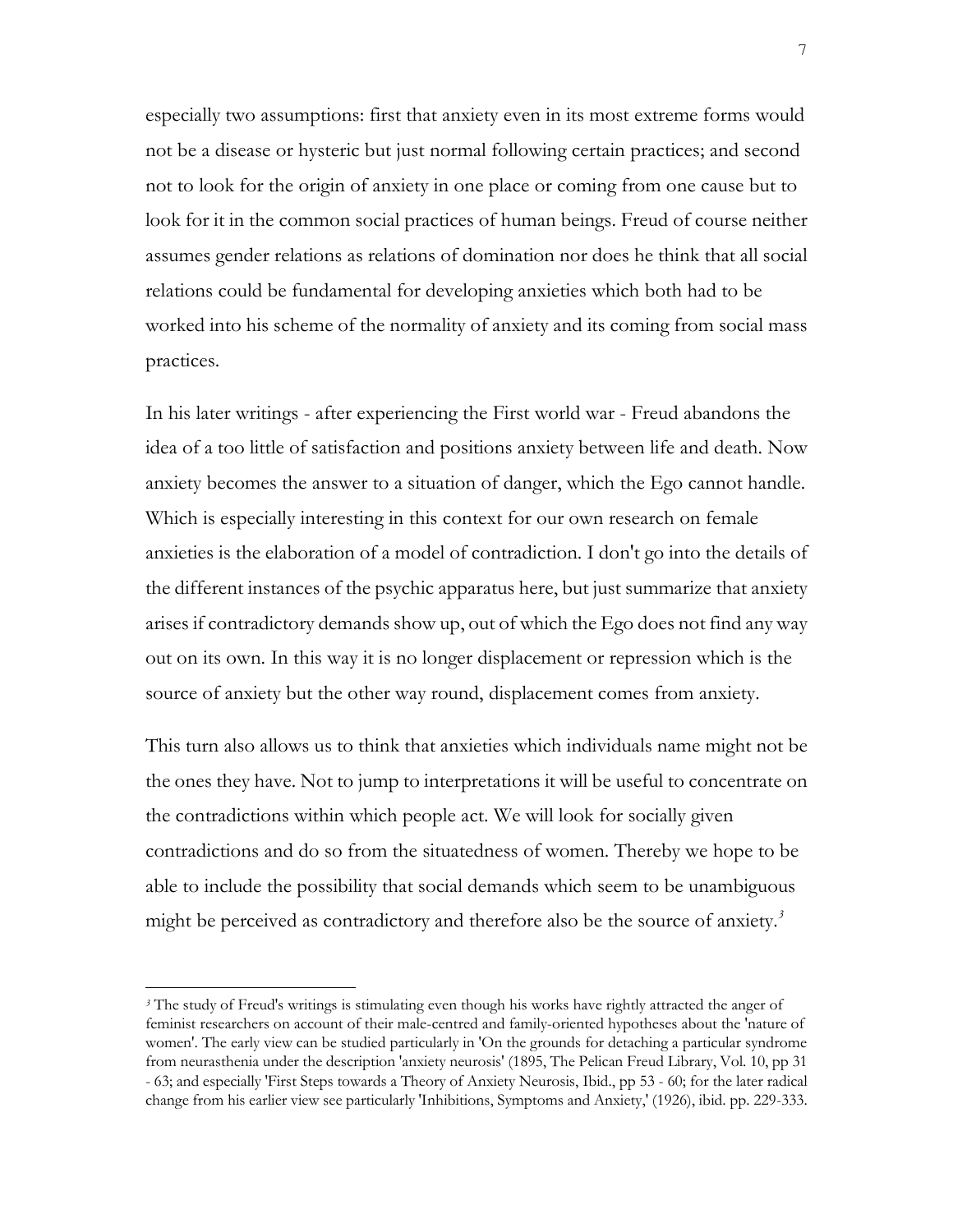# 2. Behavioral Theories

Most irritating in behavioral theories is the total lack of interest in the possible reason(s) of anxiety. Anxieties are presumed as a function disorder, a state which we should get rid of, if we want it, or other social instances think it to be necessary. The therapist cares for the main principle: humans should function. (Since 1988 there is also an international journal *Anxiety* Research where you can study the usefulness and progress within this strand.) You might recall that behavioral science is above all about learning, so the main question is, which practices have been learnt to deal with danger and conflict and afterwards to substitute them by better ones. This idea is the more convincing the more you remember that you also usually spontaneously develop a way of dealing with yourself in situations of anxiety in the same way as behavioral therapy recommends. E.g. you promise yourself something if you succeed in walking on your own by night for two blocks, or approaching a dog bit by bit, or speaking in front of a small then bigger and bigger audience etc. In this way recommendations from behavior therapy seem to duplicate usual practices of everyday life. The uneasiness we feel might come from different sources: we might not especially like those practices where we try to outsmart ourselves; and theoretically spoken: behavior theories have no space for the idea that anxieties might answer to something beyond the obvious, that anxiety might be justified and therefore protecting and that the main implicit assumption is wrong: that anxiety comes from false perception so that re-educating would enable us to function healthily in this world full of contradictions, domination, violence and oppression and that we would like to function undisturbed in such a society.

So it was altogether useful to study behavioral theories because they taught us how we dealt with ourselves in everyday life and they helped clarify our research goal. We did not want to function and be fit within this society, but to be capable of changing the conditions to which we reacted with anxiety. In this way the main difference was as to the perception of society which was seen as something like nature to which we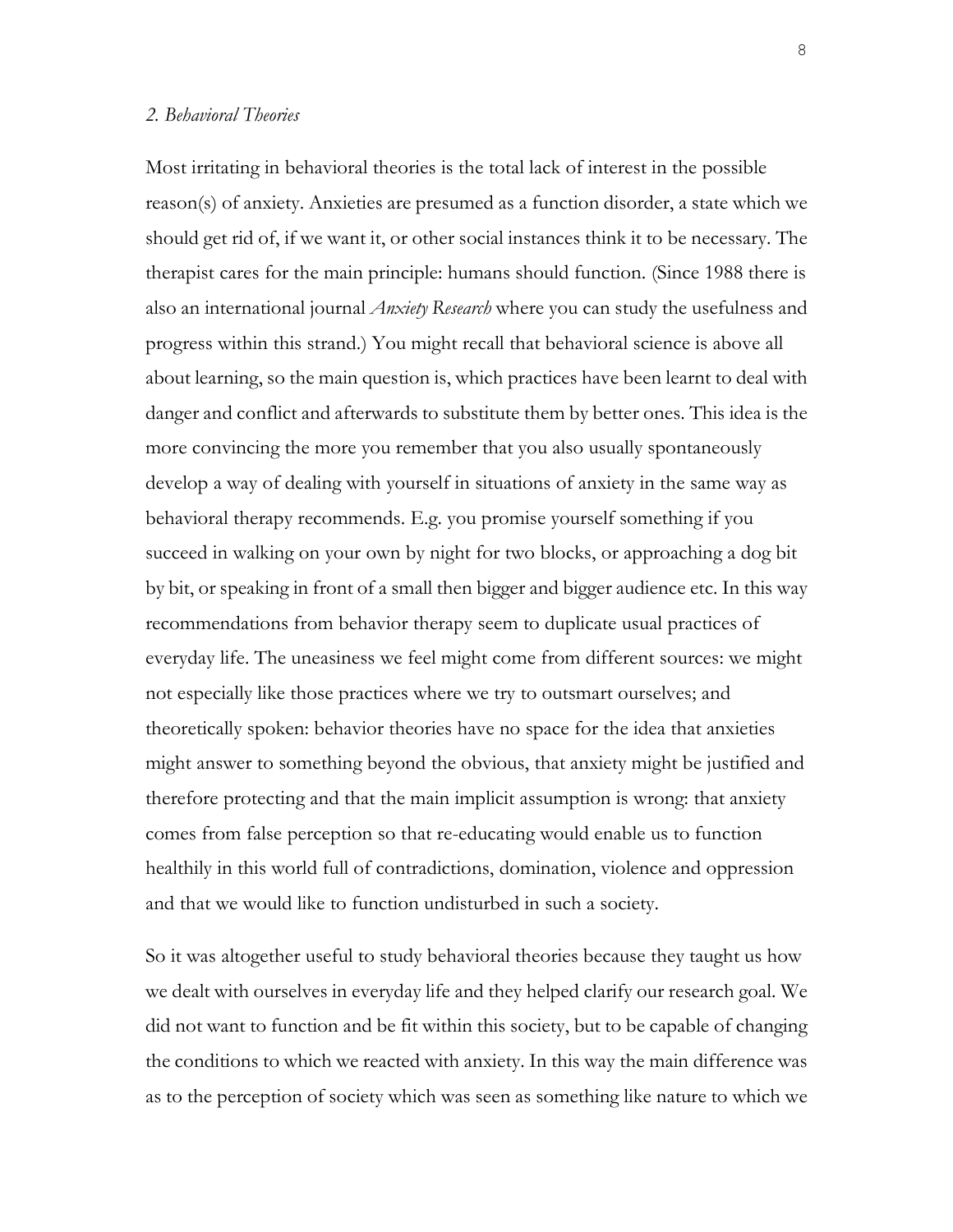should adapt in behavior theory or in our case as the world which had been made by humans and could therefore be improved to make it better for all to live in it.

# Our Research

We started remembering scenes of anxiety on a very general level. We wrote on the topic: »Once, when I was afraid«. Working on the written down scenes, which were multifold and astonishing but understandable for all, led us to work out and concentrate on three main fields of research:

»Anxieties not to be normal in relations of production«, »anxieties not to be competent in relations of politics«, and »anxieties for the body in gender relations«.

If you compare those fields of study with other research on anxiety, you can easily see, that our positioning anxiety within these fields of production, sex/gender and politics is to be understood as the first result of our study; at the same time, it is the beginning of the next step of research. In the following I concentrate on:

## Fear for the body in gender relations

Before presenting and analyzing such a written down scene it is important to discover the commonsense reactions of the group so that if necessary they too can become the subject of discussion. If this is not done views that derive from commonsense, but whose assumptions have not been examined, try to impose themselves by the back door. Moreover, if this is not done, we pass up the opportunity to learn something from ideas that are commonly held, about cultural hegemony and perhaps also the power of dominant theories in everyday life. In the case of the following scene under discussion we can be sure that in every women's group there will be a consensus that women are afraid of men, of male violence, of encountering them in the dark, of their loud voices, their dominating demeanor. This feeling is so powerful that it seems almost superfluous to study such anxiety, to be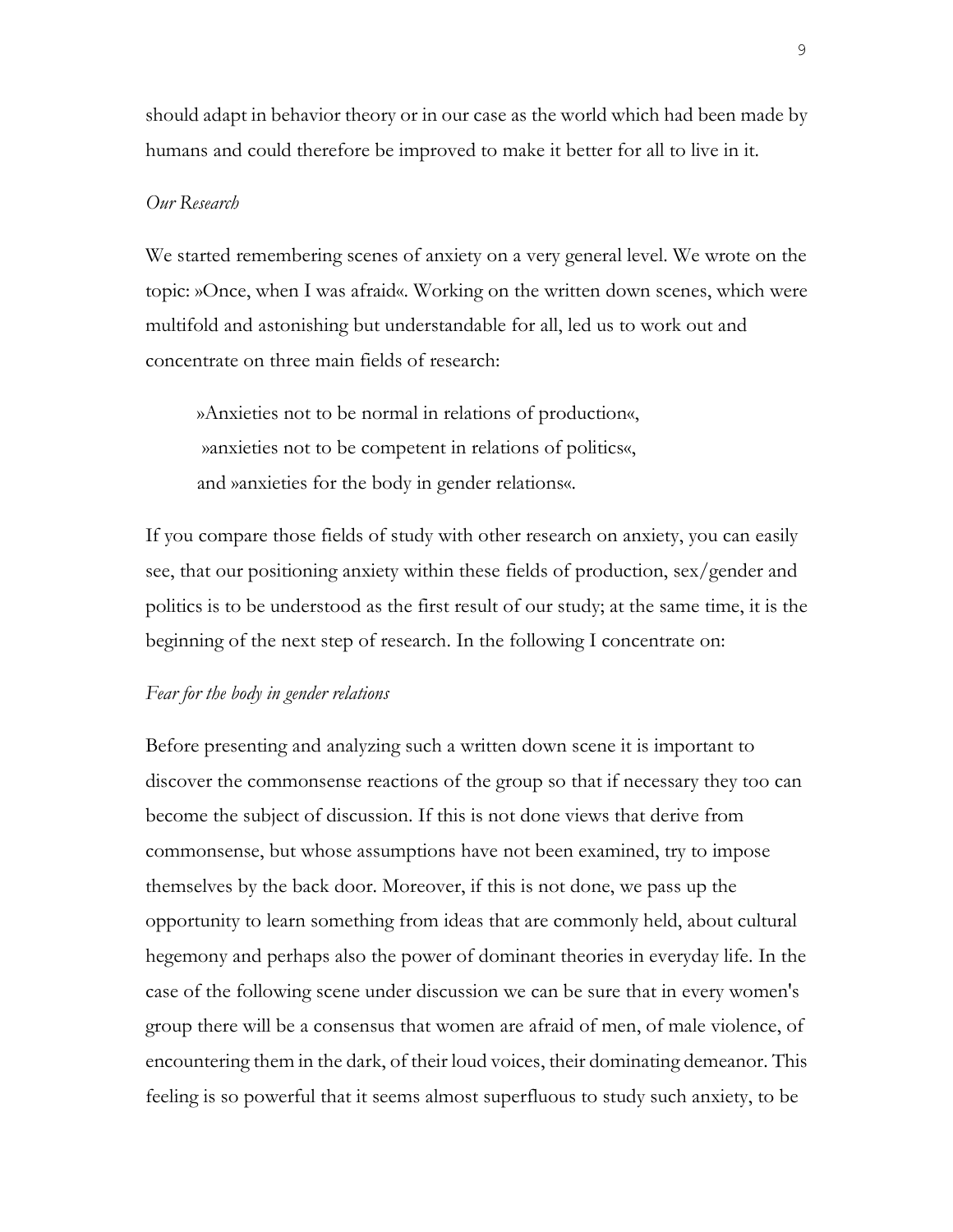astonished by it, and even to appeal to women to overcome their fears. After all every woman knows that in Germany a woman is raped every four minutes - in the USA the time gap is even shorter. In other words, this anxiety is real; dealing with it successfully can only result from the reeducation of men or training women in self-defense groups. Women's anxieties are related to the badness of men and women's greater physical weakness. Accordingly when we decided to investigate women's anxieties we were not surprised to discover that many anxieties are inscribed in this space where women are at the mercy of men. But on the other hand, there were problems in persuading us that such anxieties were worthy of study. Precisely because we all recognized that it is realistic to be afraid of men, especially in the dark, further questions and analysis seemed beside the point. Covertly, then, we had assumed that anxiety could only be theorized if it was a fantasy, something imagined, exaggerated, unrealistic - if, in short, it were itself a theoretical construct. The fact that the perception and analysis of a reality might itself be the source for the further theoretical understanding of dominance, was overlooked. This was something we now had to relearn.

I give you one of those scenes, written by a young woman:

#### The Underground Shaft

It had only been a short time since she had moved to this city; her plan was to take public transport home that night after a concert. She liked to go out on her own in the evening, but today she was uncomfortable about setting out alone without a partner - it was already very late and hardly anybody was in the streets. The others who had been at the concert scattered in all directions; it was very likely that nobody else would be taking the same subway as her. She stood alone in front of the entrance, the subway tunnel, and was afraid to go down. Up there in the street she had an overview of what was happening in front of her and could also look back once in a while. In the subway tunnel she would not know what was behind the next bend. In addition, she might easily find herself stuck there, with no means of escape or return. She was furious because she felt dependent. In fact she was really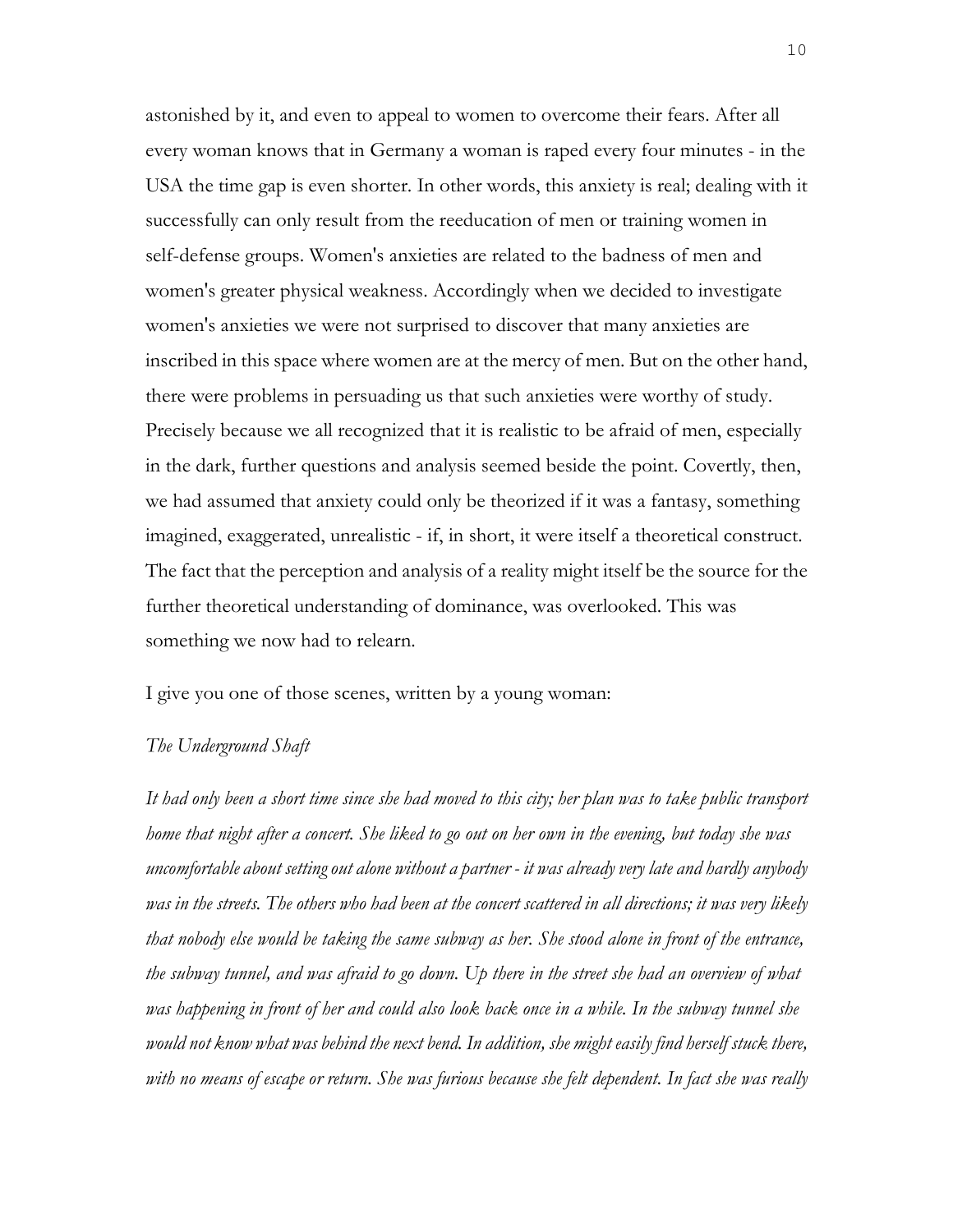not making any progress at all. She did not want to wait any longer to see if other people might arrive, people with whom she could safely go down to the platform below. So she plucked up courage and descended the staircase. It was a horrible feeling, to go along the well-lit passage and gradually move closer to the bend. The more she left the entrance behind, the more she felt herself delivered up into the unknown. Just one step behind the bend and nobody would be able to see her and help her. She was afraid of the first moment of panic, the moment that would come when she would catch her first glimpse of the passage behind the bend. The moment of checking, whether everything was clear or whether there was a man lurking there with his back to the wall. And what if there were really a man leaning against the wall? She knew this feeling, when there was a man approaching her in the street at night or when a drunken man bumped into her. For a very short time the heart misses a beat in shock. Imagining this moment gave her a fright. She felt helpless and lonely, like an animal driven into the corner.

When other people were nearby or when she was with a girlfriend, she did not allow herself to be harassed. She swore or yelled back. She hated having to lower her eyes out of caution.

When other people were around in the subway, she would struggle for power. Whenever a man looked at her, she would stare motionless into his eyes, until he had to lower his own. Sometimes men smiled when they tried to withstand her gaze. She did not smile back. Sometimes it was not easy. Then she would think of an abusive word and would quickly remind herself that it really was not a game.

Just before she reached the corner her anxiety was so great that she turned round and ran back to the entrance as fast as she could. As she ran, her anxiety increased still further. She now felt she really was being followed. At the same time, she felt that she was involved in an insane, self-induced panic.

Back in the street she thought for a moment that she would only get home again if she took a taxi. But she did not want to take a taxi. If she did not manage to get home in the ordinary way, she would never manage it again. She would think twice about going out alone again.

She was still unfamiliar with the bus system in Hamburg. So she just walked round where she was, in search of a bus stop. When she found one, she saw by the timetable that the last bus had gone.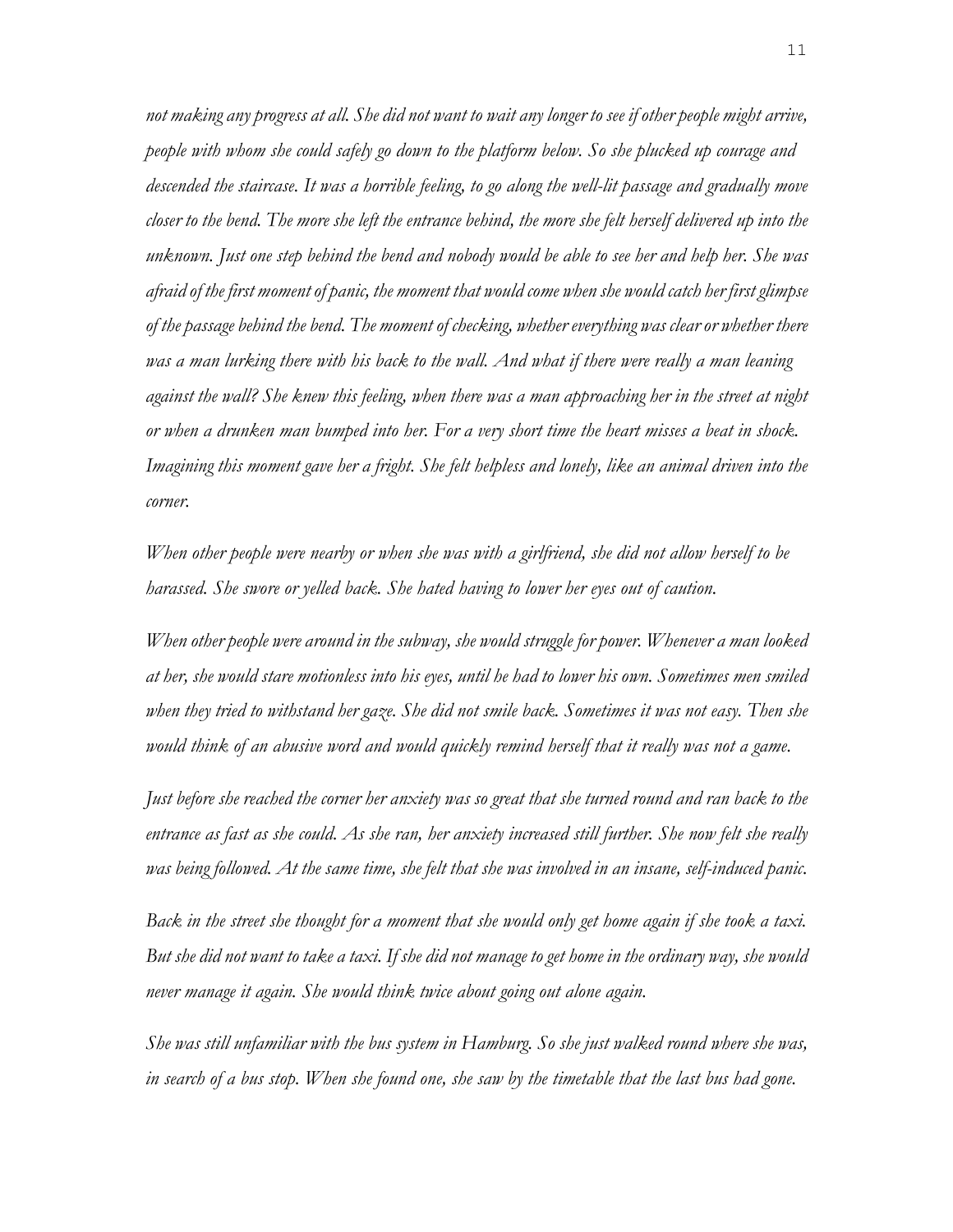She felt desperate. While she stood wondering what to do she saw a group of women and men walking in the direction of the Tube station. She followed them in the hope of being able to walk along the passage at the same time as them. In fact they were all going the same way. With a feeling of relief she went down the steps with them. There were a lot of people on the platform. She felt happy and was scarcely able to believe that a few minutes earlier she had been in the street alone and in despair.

At all events she would buy some CS gas. On straight roads it was reassuring to have her finger on the trigger and know that she could spray it at someone. But she still felt anxiety when approaching the corner in the Tube. The moment of terror remained.

 In order to avoid the pitfalls of empathy, simply reexperiencing the experiences of others, we begin to create distance. This is achieved by simple questions directed at the story. This does not mean that we try to read meanings and interpretations into it, but instead to take note of what has actually been written. The analysis of the text by means of various questions is the actual process of deconstruction. The aim is to clear a path and not simply to follow the suggested meaning that the writer has conveyed in the text and which we can easily supplement for ourselves. Instead to look at the different elements that go to make up the story in a different light, to reassemble them in different ways, if necessary, or else to make visible any gaps, ruptures or contradictions. The analysis of the text by reading against the intended meaning in response to specific questions also serves a further purpose. It means that the various constructs that the writer creates about herself, other people or the subject matter of her story can themselves be made visible by any halfway intelligent questioning.

 In the present case the first question was: What does the writer describe as anxiety, alternatively, what does she claim to be afraid of? Even this simple question has the effect of making something she had taken for granted - her fear of men seem a little less clear cut: she is afraid to go round a corner, and she is afraid of this fear, of the moment of terror. The two anxieties overlap each other and together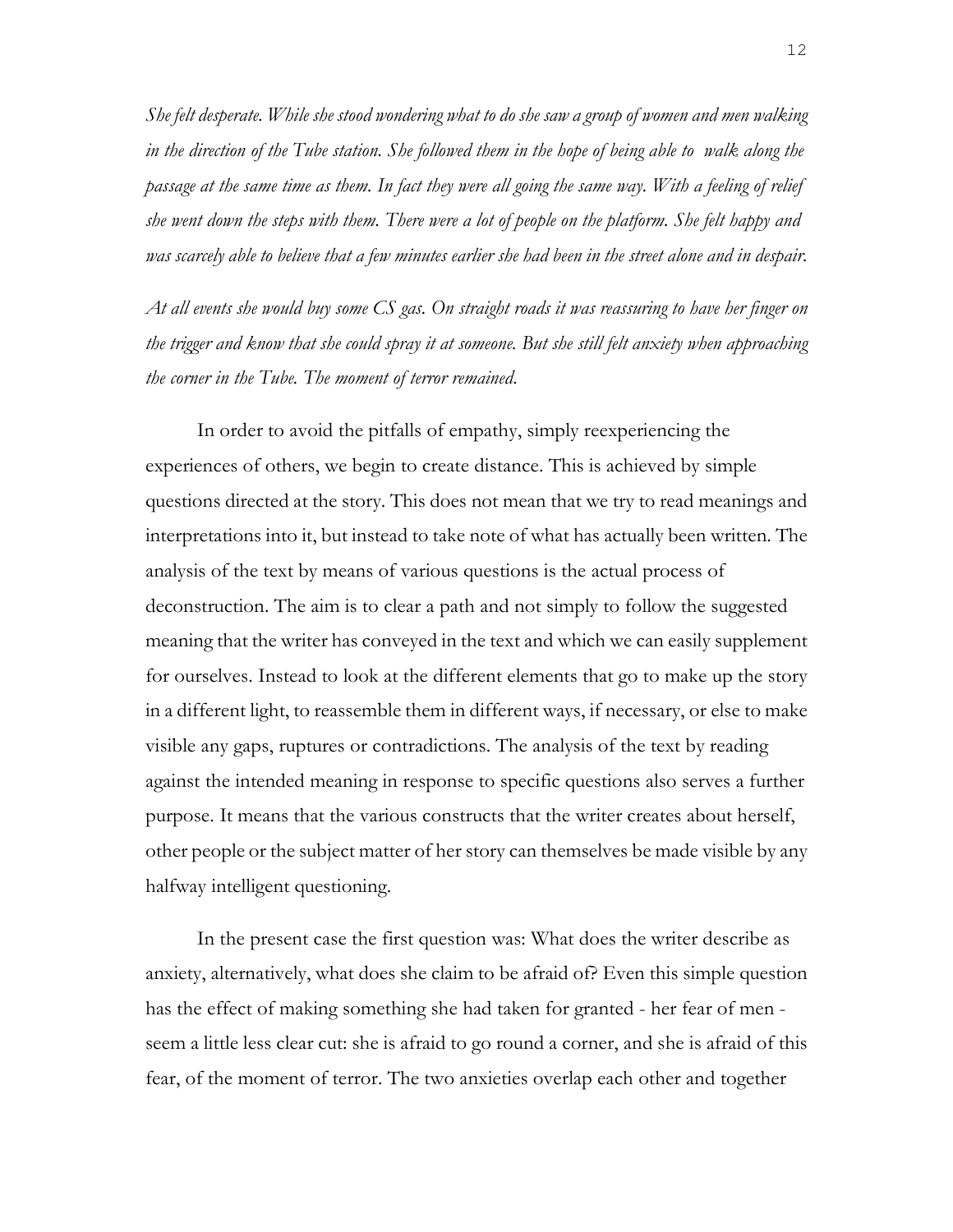they are so great that she fails to describe what she might find round the corner. All we hear is that a man might be lurking, but not what she expected him to do. She is at far greater pains to describe the brightly lit passage and the approach of that corner behind which there waited she knew not what. We established that we knew this scene from countless horror movies; and that this playing on people's nerves was familiar among film-makers. Even if such images do not necessarily trigger feelings of anxiety, they may well intensify them, and since they are familiar from films, fairy-tales or television, we concluded that it was important for our research into anxiety to look at the ways in which the imaginary is produced, illustrated and reinforced among others by the mass media. In other words, anxiety has to be understood inter alia as a cultural product.

 Our second question asked what is anxiety connected with, what social construction of anxiety has the writer produced. The answer to this question yields a world picture that is not conscious for the most part, but is no less effective in governing the author's actions. She describes anxiety in the context of loneliness, or more exactly, of non-sociability. This anxiety is directed at men as soon as they are not together in groups. She feels safe in every group, either of concertgoers, whom she does not know, or of »young people«, whom she also does not know. She explicitly describes men in groups as neutral (as men and women); the group is on the lookout to keep danger at bay. As soon as men appear in anonymous crowds - in the bus, for instance - the element of control is extinguished - this is what we learn from the interpolated scene - and she becomes the target of arrogant, violent glances. As long as she is protected by the crowd, she can play at resistance and return their gaze. This act is one that prevents any misdemeanor. It is itself asocial, a mode of defense, and not a peaceful communication. If a woman and a man meet, the writer tells us, this does not lead to an innocuous social interchange, but to violence. Thus the words »a man or a drunk« are juxtaposed interchangeably a proof that we are dealing with beings not in control of their senses, if they are not controlled by their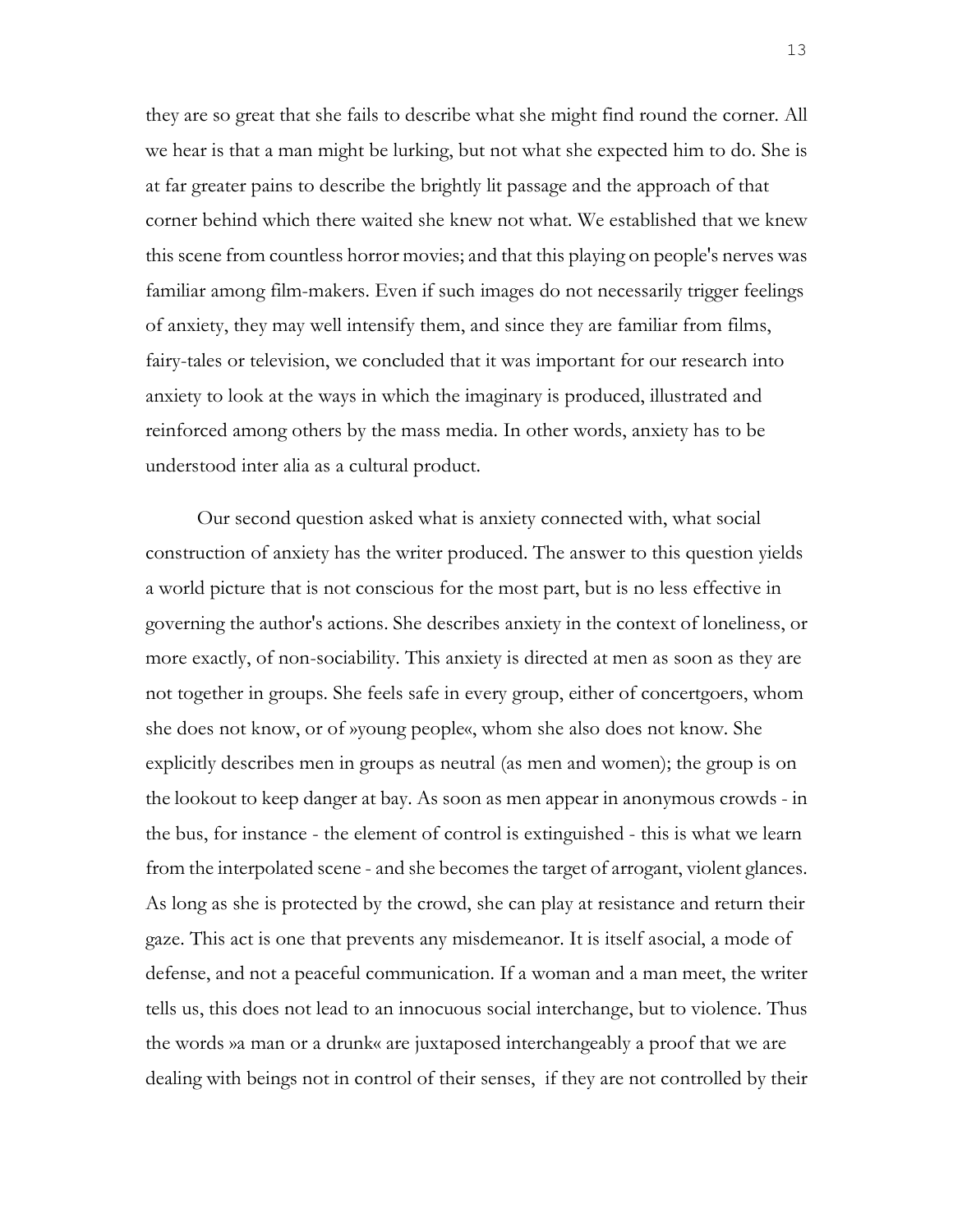peers. As a woman she is quite at their mercy. And she too is mere nature as soon as she lowers her gaze; for she abandons control of her body, or, alternatively, is defenseless and at the mercy of the masculine gaze. The fact that her nature encounters nature condemns the woman to passivity; it prevents her from describing what the lurking man wants from her. Her expectation of what awaits her round the corner is not based on direct experience and is therefore not susceptible to interventions at the level of experience. Instead it feeds on the other experience in which arrogant men gaze at her aggressively. By experiencing every glance from every man as a potential act of violence, she intensifies her own fear of the unknown man at whose mercy she finds herself.

 However inclined we may be to sympathize with her imaginative construct, we cannot blind ourselves to the fact that there is something monstrous about thinking of the place of men in the social world exclusively in terms of protection and control, and also of thinking of the encounter between the sexes as entirely a matter of brute force.

 The third question for the construction of the other persons in the field of action has already been answered within the last context.

 The fourth question relates to the construction of the self. The writer presents herself as a resister and as a woman, who takes all sorts of active steps. Nevertheless, her construction of the scene leaves her with no possible course of action in practice. Even her planned purchase of a teargas-pistol will prove of no avail, since the cause of her panic does not come to meet her on the open street, but is lurking round the corner. Moreover, the fear of fear cannot be combated in this way. The strategy of going round the corner with other people is not one that will conquer fear, but only an evasion - indeed she foresees that if things go on like this, she will soon not be able to go out alone again.

In a number of scenes we found this construction of an unnamed evil that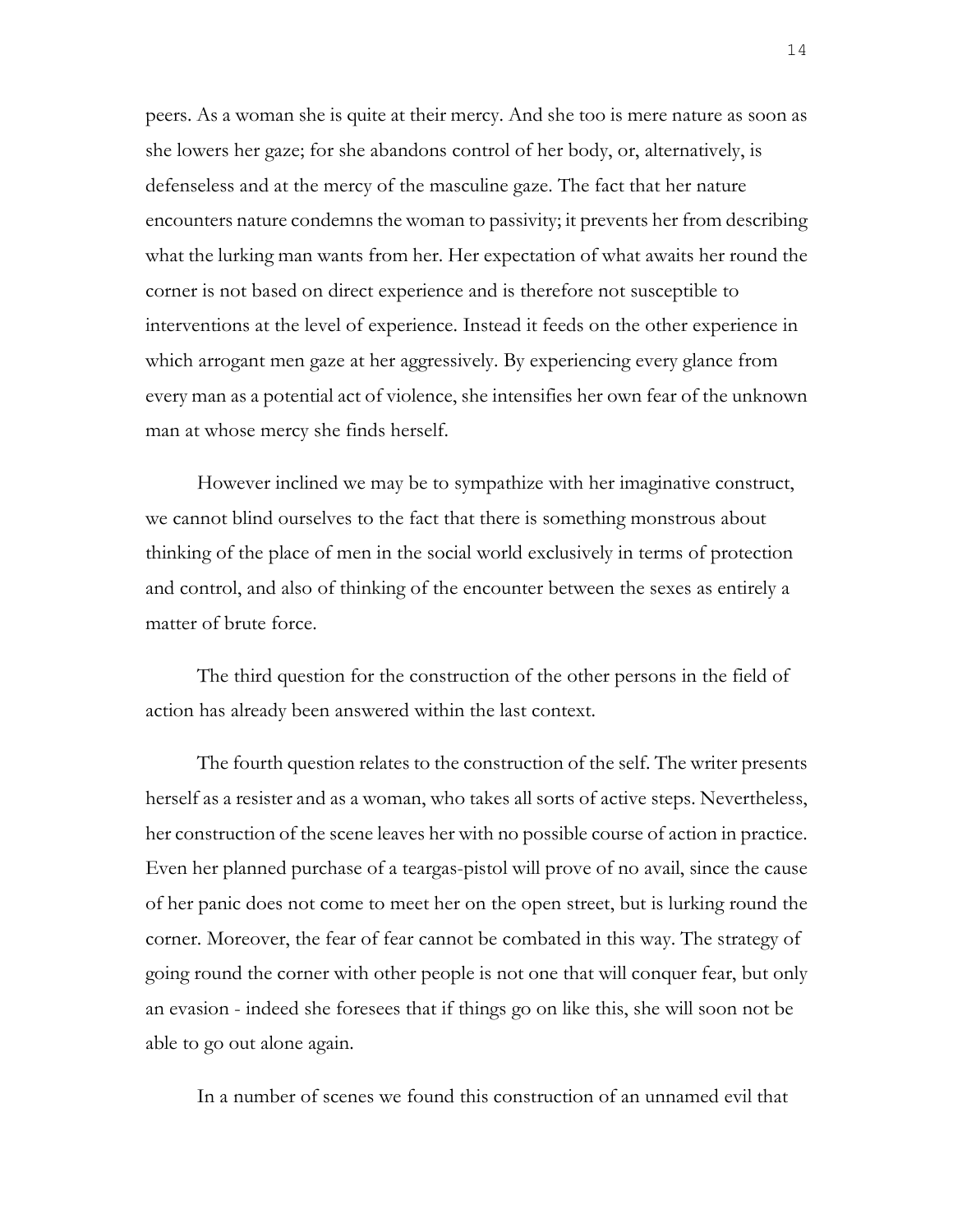emanates somehow or other from individual men and renders women incapable of action. In it women experience themselves as sexual beings, as nature, rather than as human beings encountering other human beings. In the scenes imagined this is achieved by reducing each individual man to mere nature and hence to violence. The scenes are intensified by the elaboration of women's own inability to act. In the scene described above one of the ways this is achieved is by the idea that the man is not only lurking behind the corner, but that once she has gone down the stairs, he could also cut off her retreat. In another scene a woman is lying in bed in her own room, imagining what might happen, if she were to go to work in an office in an as yet unfinished and hence isolated floor of an office building. In her mind she runs through every possible escape route from a man she has imagined. She pictures herself just managing to reach a door, but the corridor is too long, or the door cannot be opened quickly enough, or she cannot negotiate the stairs fast enough, etc., until she ends up lying in bed, trembling, bathed in perspiration and her heart racing, quite unable to go to work at all.

 Even with a large amount of empathy in female anxiety of male violence we must admit that most of the fear works without experience. And in addition to this the sexes interact in multifold social situations; they even live together, so that this fear of men must be limited not to incapacitate women totally, but at the same time it can be extended any time and can therefore threaten the whole social situation of women.

#### Anxiety in the dark

Taking a second step we attempted to shed more light on this unspeakable threat by concretizing the question more precisely. Everyone knew from their own experience that the worst anxieties about men arose in the dark. In scenes about Anxiety in the dark we hoped to fill a gap in the earlier series in a more specific and precise way.

Almost any woman could write these scenes about the dark. Surprisingly they were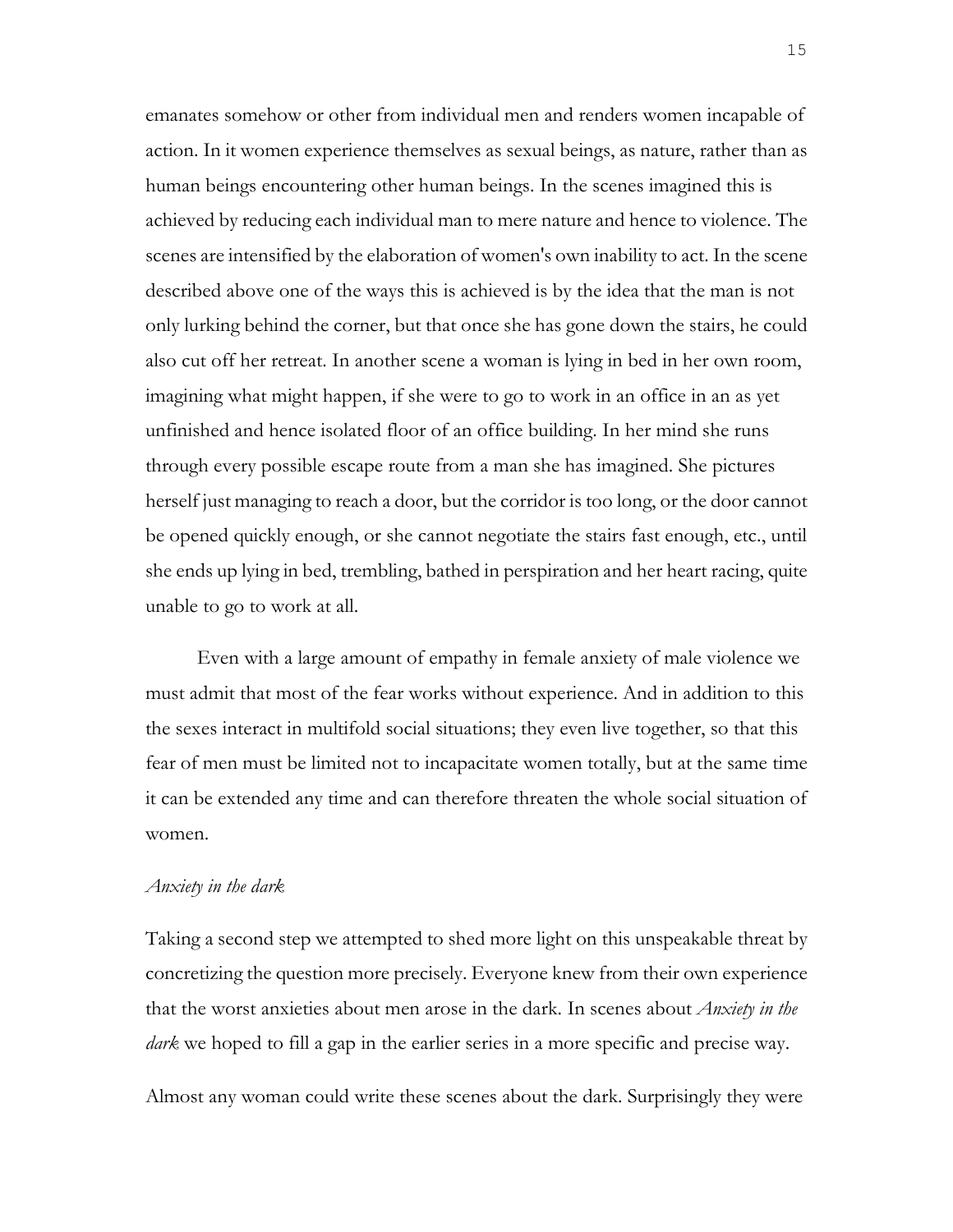all very similar, and nowhere was the degree of subjective identification as great. But even though people knew exactly what it is like in the dark, the analysis still produced some surprising results. In one scene, e.g., a woman talked about escaping from a constricting social situation into the freedom of nature.<sup>4</sup> But almost at once the trees seem too tall, the wind was tremendously blustery, the rain beat down, the fog was uncanny, etc.

From the confusion between nature without men and the fear of masculine nature we were able to arrive at the following theoretical formulations:

For women in our society there is no social space in which they can be free, and this is why they develop anxiety. This leads them to search for freedom in nature, a freedom which they then find is too much for them. A new anxiety overwhelms them. Resistance drives them to an individual quest for a suitable living space that turns out to be outside society. - We had assumed that fear in the darkness would lead us to statements about fears of masculine violence. And although everyone was quite certain that even scenes about the fear of nature were 'basically' anxieties about men, that in the darkness that was described a man was lurking, and that trees, wind and fog were merely signs for him, we began to realize that we were not so much concerned here with individual men, but with men as the agents of a social structure, a model of civilization, in which women have been assigned an unacceptable position in sexual relations.

 Further scenes about fear of the dark also contain men, or the idea of men lurking. At their center is the fear-stricken woman whose death is certain but who for that very reason is not ready to fight for her life. Instead we find attempts to achieve sexual neutrality - a woman conciels her hair beneath a boy's cap and strides around with a masculine gait,- another tries to appear manly in a sleeping bag; - a third

<sup>4</sup> Margaret Atwood has used this syndrome in one of her novels. The main character stays in the forests in the expectation that she will gradually grow the fur that will enable her to survive in the wilds. Surfacing, Bloomsbury 1972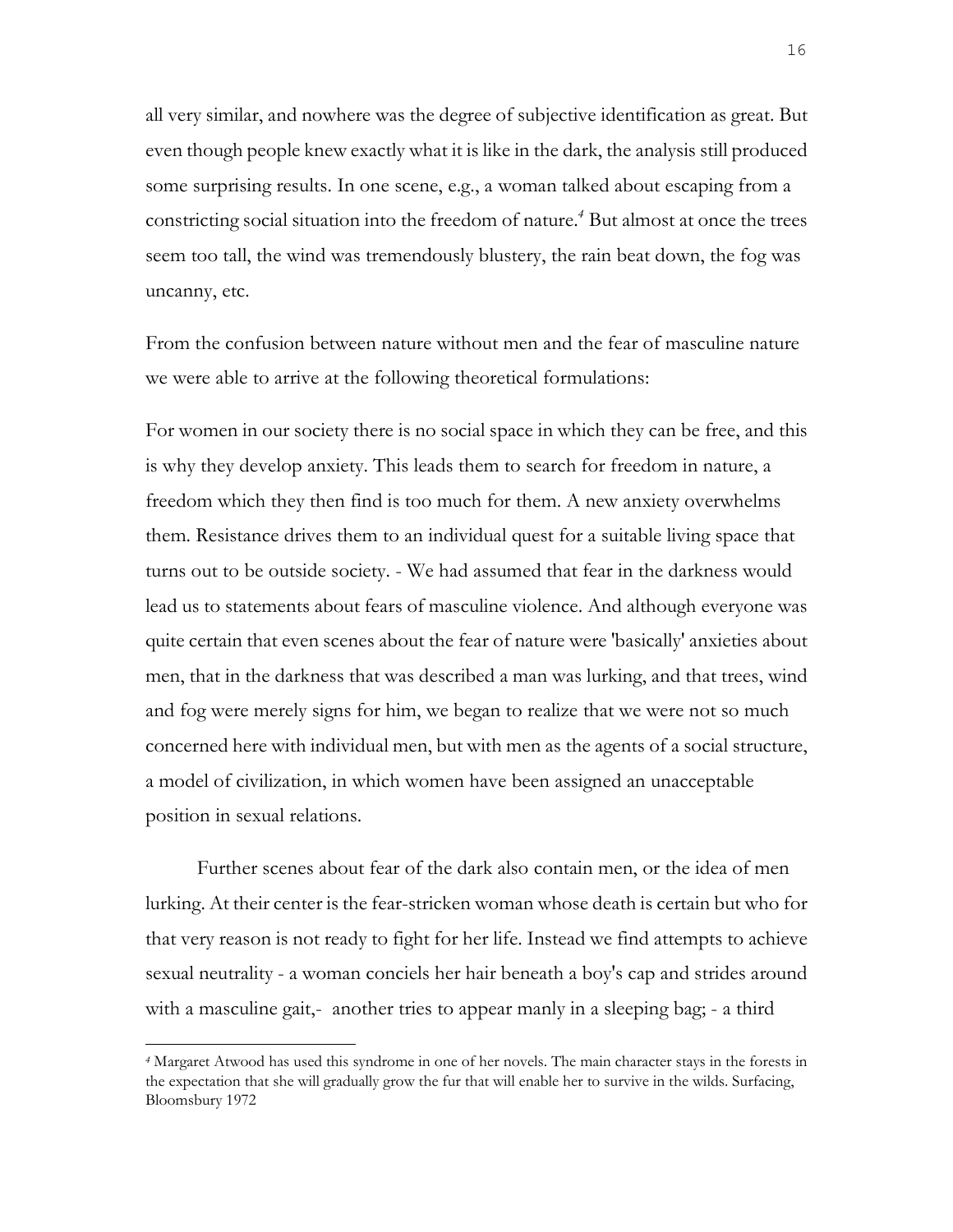thinks of herself as plain and hopes to escape notice by reaching a lantern in time so that she could be recognized as looking unattractive and hence not truly feminine. In all these scenes nature becomes a woman's fate which she can only escape by becoming disembodied. Since these scenes contain no society no social space worth aspiring to, there are also no possible partner. In society women are as lost as they are in nature - in every case it is her own nature that is her existential problem, one that restricts her scope for action and in which numerous extraordinary incidents disempower her.

 One difficulty with working with such scenes about women's anxieties is that our societies actually contain men who rape and murder women. With such images before their eyes, images that the mass media constantly add further fuel to, it seems to us that it is normal for women to feel anxiety when they meet men - all the more, the more men have the opportunity to act free from supervision by others of their kind. This convenient coincidence conceals the fact that the real process is much more complex. In every social situation women can feel themselves reduced to their bodies and attempt to use their anxieties to help them escape from the realm of the social. The problem turns out to be much more deeply anchored in sexual relations in general and in the ways in which women are positioned in them.

 It frequently happens in the course of memory-work that you reach a point where the analysis of the scenes points beyond the horizon of what has been thought up to then, but that you somehow seem unable to make any progress. - As is the case here with the question of the *fear of men* that seem constantly to slip from one's grasp. In my experience it is often helpful at such moments to move onto a different terrain. One option is to look at additional theories on the same topic in the hope that criticism will enable us to make a breakthrough. Another is to interrupt the process of collecting individual testimony and insert a phase in which we explore the socio-economic conditions in which women experience anxiety. A third possibility is to have a look at fairy tales, myths and images, in short, the material of which the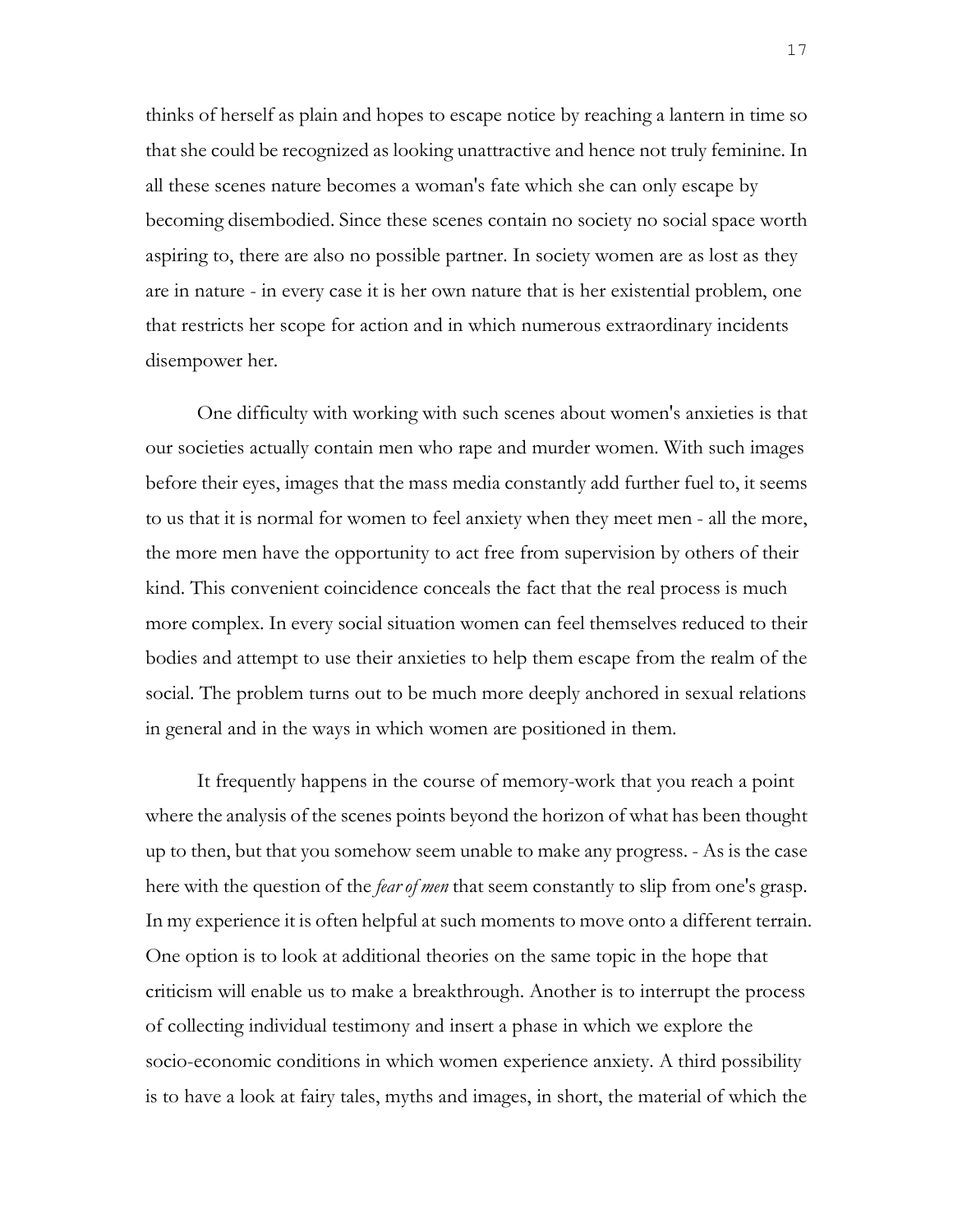imaginary is made. Basically, every path leads somewhere useful. In the present instance we try one after the other. We ask what role is played in our society by women's bodies and women's nature, both of which are crucially the starting point, the source and heart of anxiety? Which contradiction cannot be solved but must be avoided by anxiety?

## Women's bodies in society

 $\overline{a}$ 

In Critical Psychology<sup>5</sup>, a creative Marxist attempt to found a »new« psychology the decisive distinction between animals and humans has been identified in the fact that the development of the species no longer occurs at the expense of the individuals (as it does if, for example, an animal, like the hare, which is prey for others, begets numerous offspring several times a year, the species survives even if many individual hares die), but depends instead on the development of the individual. This is explained by the ability of human beings to make history, to create their own world. This arises from he fact of objected labor, language, concepts etc., in other words, from the fact that every individual faces the task of appropriating his/her own humanity in order that mankind as a whole should survive in a human fashion.

 Inherent in these statements is the question of human reproduction a process shared by us and the hares, which has been elegantly put aside through neglect. Although all the statements about essential human energies are undoubtedly valid, they bypass the question of how the reproduction of the species is to be regulated in a specifically human manner. At this point we meet a curious silence, even though it is obvious that this aspect of humanization is acted out at the expense of women:

<sup>5</sup> The name is adopted by a group that had arisen out of the work of Leontjew, Sève and Marx and has attempted to ground the whole of psychology on materialist foundations. Its chief exponent was Klaus Holzkamp, who died in 1995. Critical Psychology has been active for almost three decades; it has numerous publications and its own journal: Forum Kritische Psychologe. An essential feature of the school is that its methods are historical and developmental, that is to say, after tracing the development of living creatures it attempts to define the social as the specific characteristic of humanity and attempts on this basis to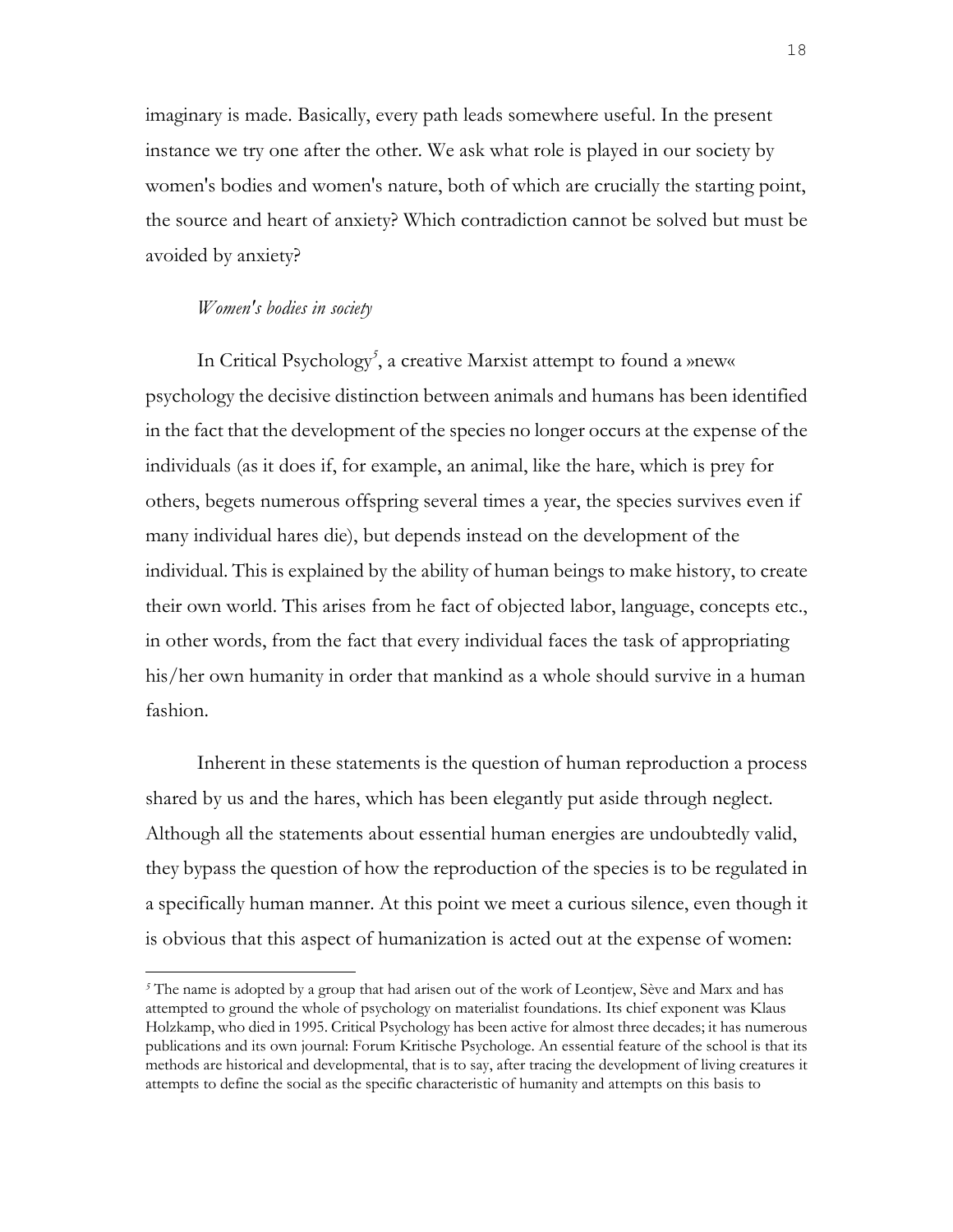physically, morally and above all as far as the »appropriation of essential human energies« is concerned. Women »know« this, but since they also perceive themselves as human beings, they simultaneously deny it. They have to meet the various social and historical demands of life and have to maintain and protect their body for this task, to keep it clean, healthy and in readiness. That means also that for a certain period at least they also have to prevent reproduction and live with he countless signals unconsciously and semi-consciously inscribed in society. One such relevant social value is morality in its significance for women (see my article: Morals also have two genders, in Beyond Female Masochism, 1992). But even though the prevention of reproduction is one of the aspects of women's behavior that is simply taken fro granted and even though it determines women's emotional world, by the same token women must be absolutely prepared and willing to accept the task of becoming enthusiastic mothers with all the consequences that this entails for their lives and their life-plans. For example, they may always act on the assumption that real life will begin afterwards, that in effect they have a number of lives.

 We may perhaps describe the position accurately by saying that women find themselves subject to their own bodies. It is their duty to act as overseers over their bodies and at the same time, they realize that these overseers have almost no power - either with regard to physical pleasure or their own protection, or even their role in the reproduction of mankind. Hence they incur guilt on every side.

 Women's fear of men as a fear about their own bodies must be enormous; what it expresses is that women's entire bodies, their senses and their whole life are at the mercy of this reproductive task. Furthermore, it means that they have no control over the conditions of their lives. They neither »take collective action« to »achieve such control« (quotes from Critical Psychology) nor can they do so in the situation prevailing in our societies. We can readily see that the task of reproduction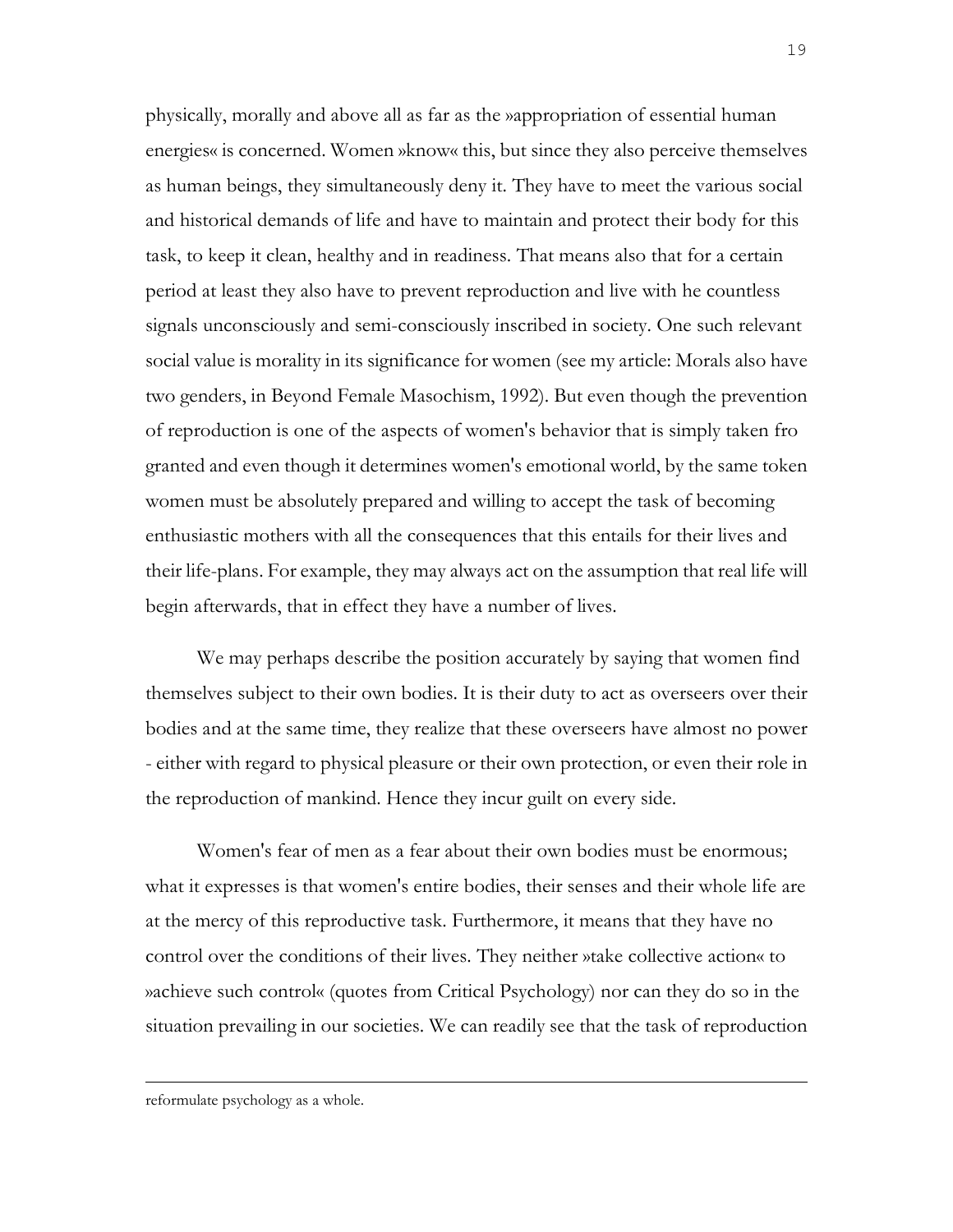is one that they must both desire and fear, and that they live within a system full of contradictory signals. It is not thought to be human to have all too many children in what may well be deprived social circumstances, nor is it held to be feminine to have absolutely no children at all. Society continues to uphold the social rules that assert that sexual behavior outside certain specified conditions is indecent and depraved, and simultaneously that in other specified circumstances the same behavior is special and wonderful. (More could be learnt about these contradictory expectations from a study of the social and individual attitudes to both male and female homosexuality. Similarly, the bigoted discussion about the abortion laws should be also reexamined in this context.) - Light could also be shed on the vulgar-psychoanalytic thesis that has once again gained currency among men and according to which women's sexual anxieties or fear of rape spring from their intense desire and longing for the very things they resist. The force of this thesis can be understood as an expectation imposed on women, not as a desire they really possess.

#### Conclusion

 In the history of mankind the contradiction about women's bodies sketched here points both to immutable constraints, and also to socio-political and cultural deficiencies in the historical relations between the sexes. The problem of human reproduction calls for self-evident values that need to be fought for culturally. They require, among other things, the overthrow of our system of morals. Perhaps we do not only lack the experience, but also the fantasy to develop intervening utopias.

 What would we see as a specifically human way of reproduction and adequate moral and cultural system? In our situation the development of society as a patriarchy implies a huge waste of natural resources; in this process women are among those wasted resources. At the stage reached by our civilization the efforts to develop a human way of reproducing the species seem to have been thought of as individual problems and hence have been delegated to individual women, while on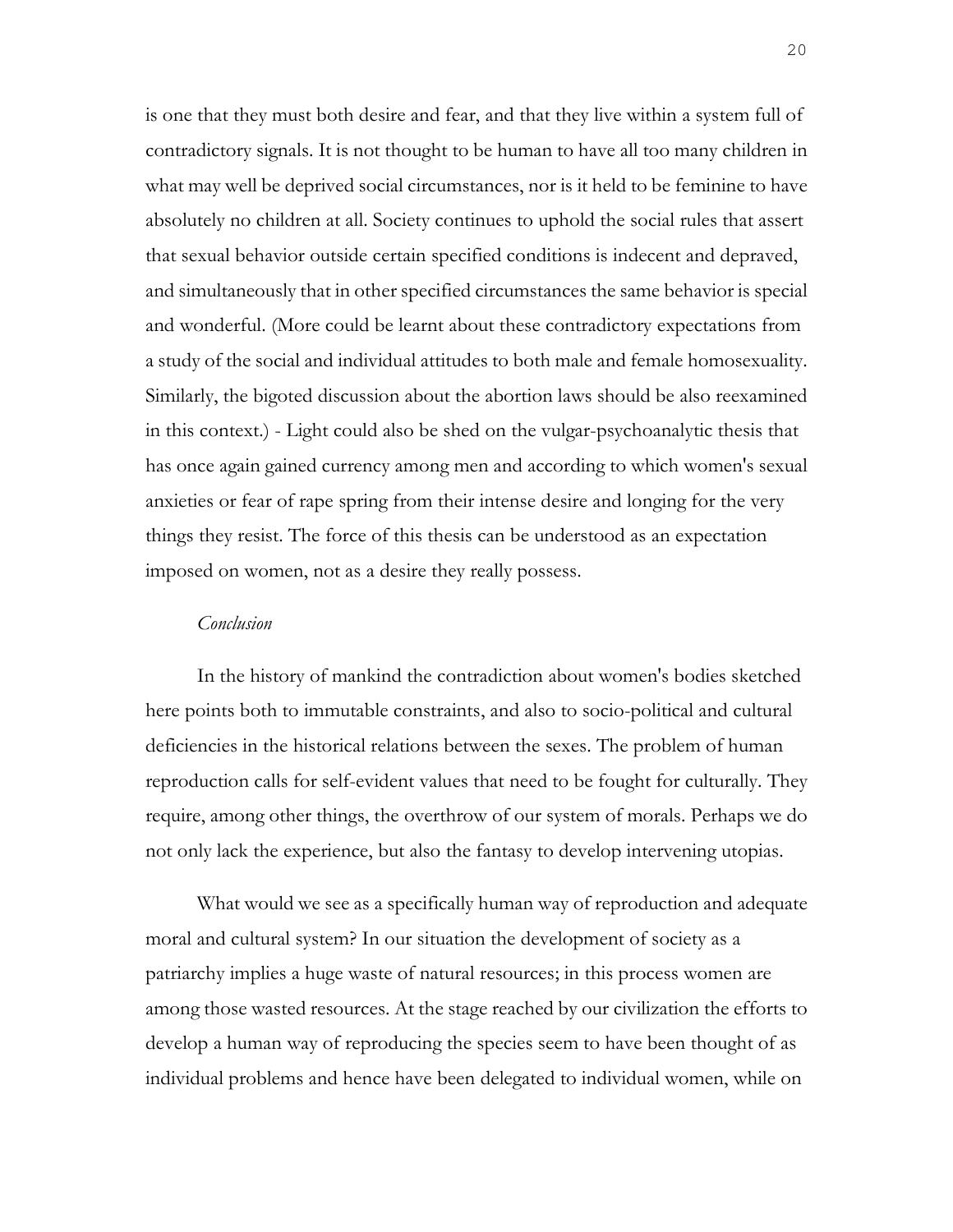the cultural level expectations are safeguarded by a network of contradictions that itself drives the anxieties that reproduce the system. The anxiety that women are forced to develop becomes existential and thus prevents them from recognizing their individual problems as problems of humanity as a whole. There are thereby prevented from even thinking of alternative approaches.

# Anxiety about myself

 Let us change course once again and return to the anxiety actually experienced by women in sexual relationships and in a cultural system which semi-consciously fuels this anxiety in a contradictory fashion in the service of its own reproduction.

## Developmental contradictions

 We now encounter the problem not only that men can represent a threat to women in reality, but that women themselves grow into society in such a way that they learn to fear men at the same time as they learn to come closer to them and to submit to them. They thus acquire a kind of ability to act that simultaneously blocks off every escape route.

 How is this being achieved? On this point we wrote scenes to the question about *Anxiety about myself*. This new formula derives from the impression that grew from our work hitherto and from the conviction that when women express anxieties about their body, it is really the entire person that is at stake.

# Fear for myself

 You will read a scene which might be quite historical for readers of the end of this century but still shows emotions and actions which go on being quite understandable today.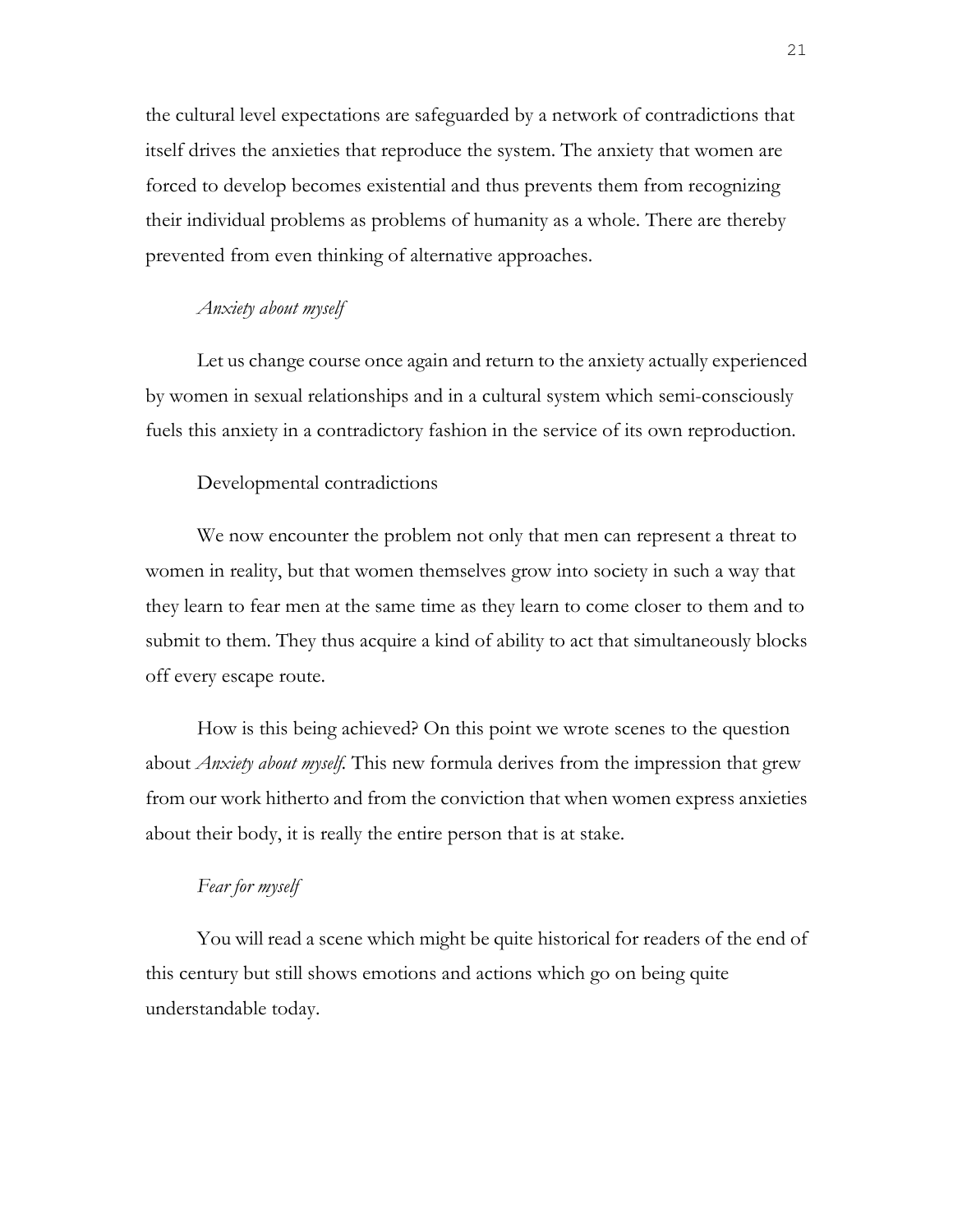## A Midnight Cycle Ride

 It was immediately after the Currency Reform in 1948, a magic word which seemed the incarnation of all sorts of promises for her. She was 11 years old at the time, and her sister was 13. In Leipzig the first Fair - another sparkling word - was being put on and her mother wanted to take the opportunity to travel through all the Allied Zones to visit her parents in Berlin, since she had not seen them for years, not during the war. There was no way of traveling from the village she was living in. But a bus left at midnight from one of the neighboring villages. To get there took over half-an-hour on foot - too far in the dark and with luggage. So the plan was that their mother would take the luggage on one bicycle and she and her sister would ride on a second one. On the way back the two girls could have a bicycle each. Of course, they would ride back quickly - it was already very late and their two small brothers were left sleeping alone at home. She was very proud that she was indispensable to this plan, something that seldom happened, since usually her mother worked out her plans just with her sister.

 The journey there went quite smoothly. They rode in the pitch-black darkness through puddles and potholes in the road - the carrier on which she was riding was as hard as ever, and she longed for the moment when she would at long last be able to ride on her own. Together with their mother they waited for the bus at the chestnut tree in the other village. But there were a few drunks wandering around who pestered them. Their mother became uneasy and so sent them off on the return journey before the bus came, at a moment when the men were not looking. They raced off - the thrill of the dark and the importance of their excursion had now shrunk somewhat, thanks to the danger they felt pressing in on them from behind. She kept looking back. As she did so she caught sight of some bicycle lights and heard voices, swearing at them - the voices of the men they had eluded. They were now in full flight; the men raced after them and despite their drunken state they caught them up quickly, making a lot of noise. The girls pushed down on the pedals as hard as they could - they ought to put their lamps out, since they were just illuminated targets. But the distance between them was already so small that they would never have managed to stop, undo the dynamos and still make their getaway. They could already hear them panting behind them and she felt that she was both moving weightlessly and that she could not go on. »Quick, get into the ditch«, her sister cried - and disappeared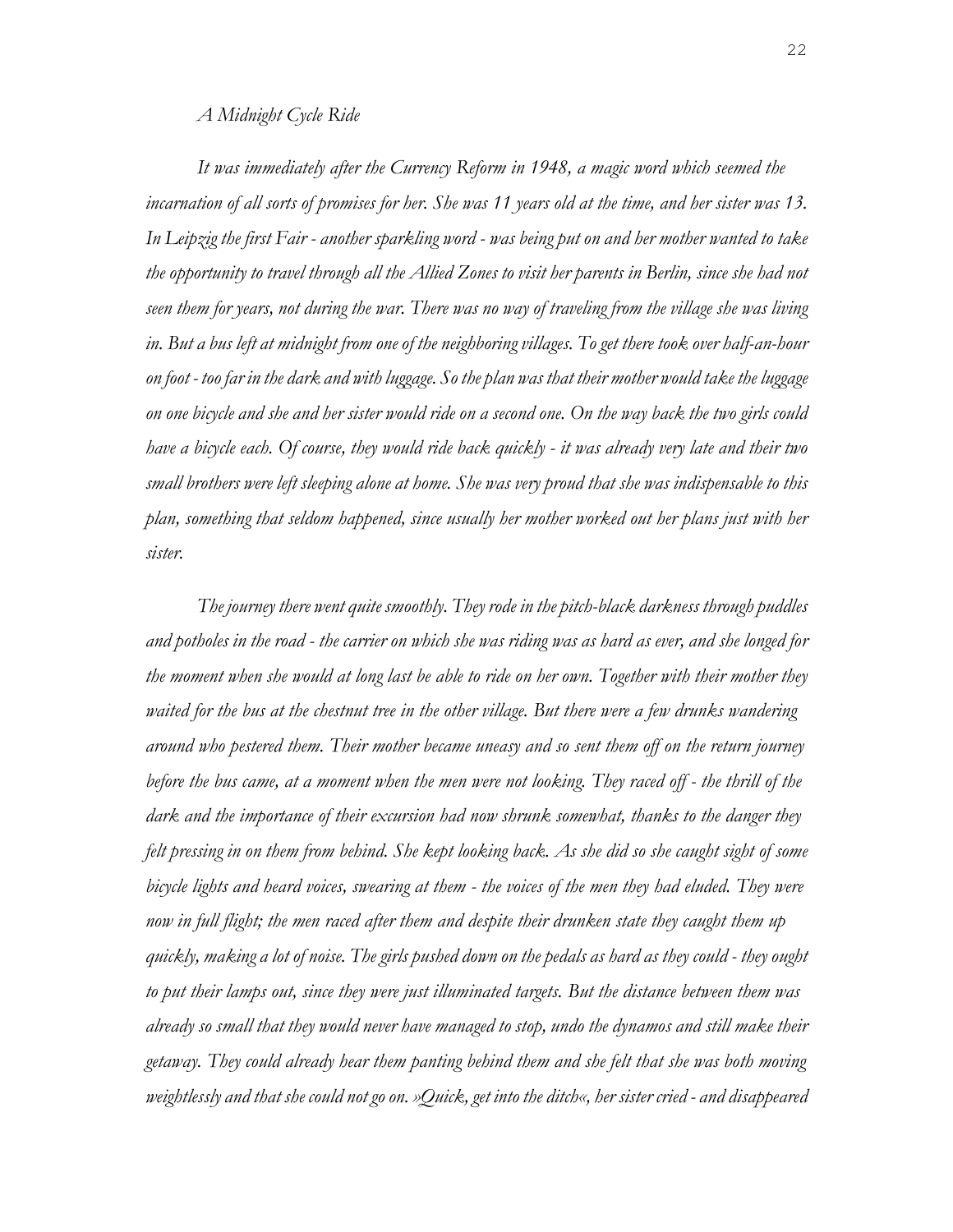from her side. She also threw her bicycle into the ditch on the other side and jumped in after it. It was all wet and she was holding on to the nettles above her for protection when she heard the furious voices of the men above her. They had stopped, having lost sight of their quarry. She pressed against the ground and held her breath although she wanted to scream from fear, and was also afraid for her sister since she somehow imagined that they were after her because she herself was still too small.

 Much later she heard her sister calling her quietly. Stinging from the nettles, her feet soaked, she clambered out, pulling her bicycle behind her. The physical pains filled her with tentative pride for having managed to escape. They decided to ride back into the village either to look for their mother or to seek out the smith whom they knew. Somehow or other he had expected them, since the men had been seen chasing them. He loaded them and the bicycle into his delivery van and drove them home. She felt bad that she could no longer prove that she was grown-up and could cycle in the dark, and at the same time, felt there was some justice because she was now allowed to go in a car.

#### Methodological Interlude

 As we have shown above, we normally start our work on such scenes with the sort of interrogating that you might find with teaching the study of texts in school. That is to say, we design a set of questions and apply them to the text. An effective method has been to start by compiling lists in columns with very simple pieces of information about, for example, the actions of the narrator, actions of others, feelings, and interests (see chapter eight in this volume). At the second stage we move on to more complex issues dealing with the construction of the self, the construction of others or the objects concerned, questions that involve some measure of synthesizing. In the case of the initial question we just enter words that occur in the text, while at the second stage the actual words used are to be avoided, in other words, there should be a higher degree of abstraction. The breakdown of the scene into such columns normally brings an immediate insight. For example you can see at a glance how someone can be completely immersed in a multiplicity of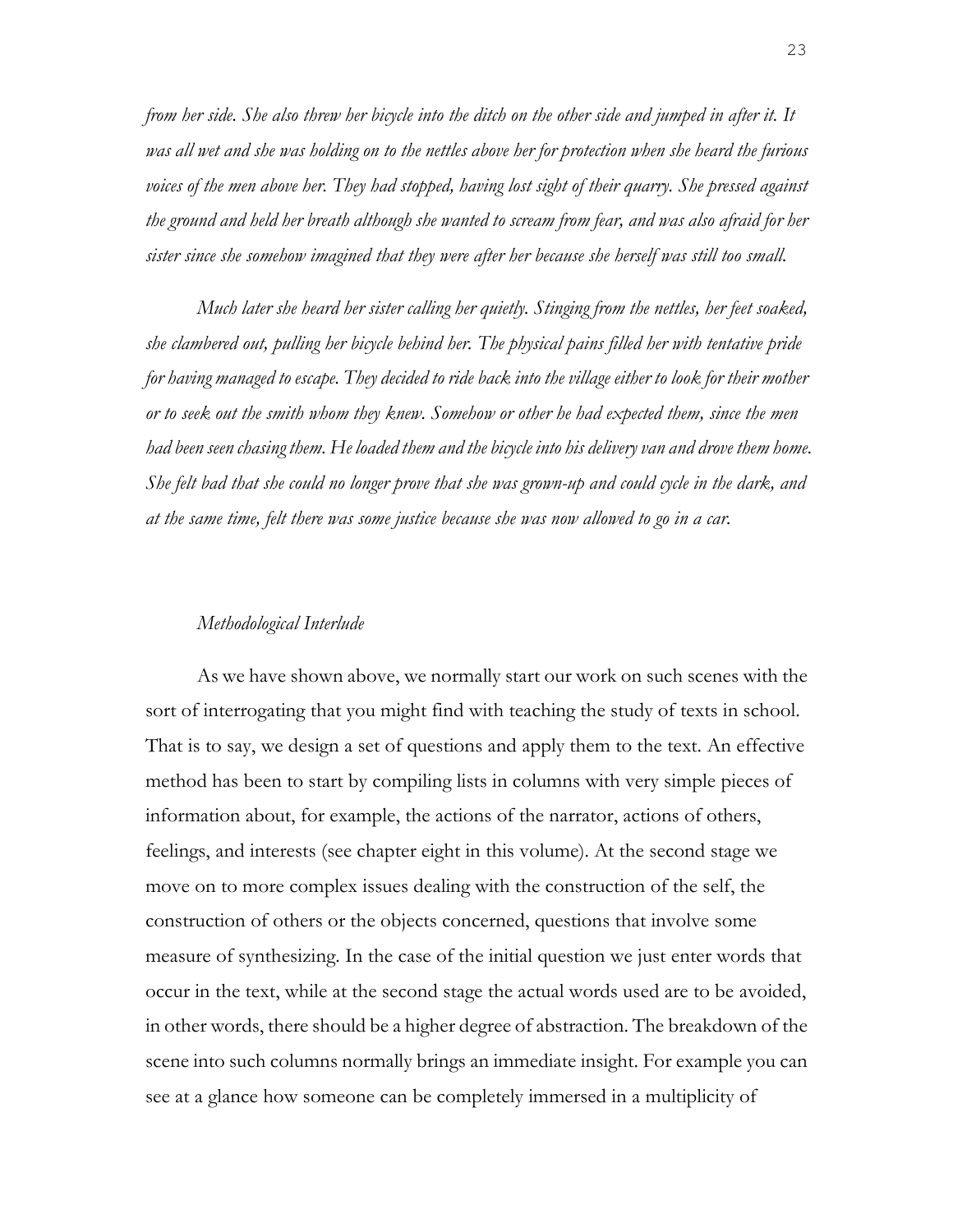emotional situations, or alternatively describes no feelings at all. Or you can see the extent to which someone takes action or whether the other participants in the scene behave passively, and so forth. - The breakdown of the text into columns is simply a tool, though one that precedes the creation of an analytic, reconstructive text about the scene. It s also very illuminating to carry out an analysis of the language used in the scene, something which at his stage has barely been tried with these scenes about anxiety. Our more than a decade long experience with memory-work enables us to conclude tentatively that for the majority of their experiences most women only have a borrowed language at their disposal. Moreover, even on the subject of feelings, which are supposed to be the special terrain of women, there is a huge linguistic deficiency. Clichés are common, a kid of prefabricated set of linguistic expressions that destroys knowledge instead of increasing it. Memory-work is itself a kind of school of language, an opportunity to try out, to seek out and discover words with which to describe one's own experiences.

#### Custody

Let us return to the analysis of the above given scene.

 In 1948, shortly after the Second World War, order was far from being restored. Travel possibilities were very inadequate. That forced people to adopt unconventional methods, such as bicycle rides at midnight with children who should have long since been in bed, as indeed their brothers were already. The author describes all of this as a welcome adventure that gives her added importance as an individual, indeed makes her seem useful, even indispensable, and credits her with other abilities. This means that she does not just stride out into the hitherto forbidden world of the night; she also estimates her rank of relative insignificance in the hierarchy of the siblings. After all, unlike her brothers, she is able to take part in carrying out a plan, even it is one her older sister has worked out with her mother. The world of order is left behind; she grows up.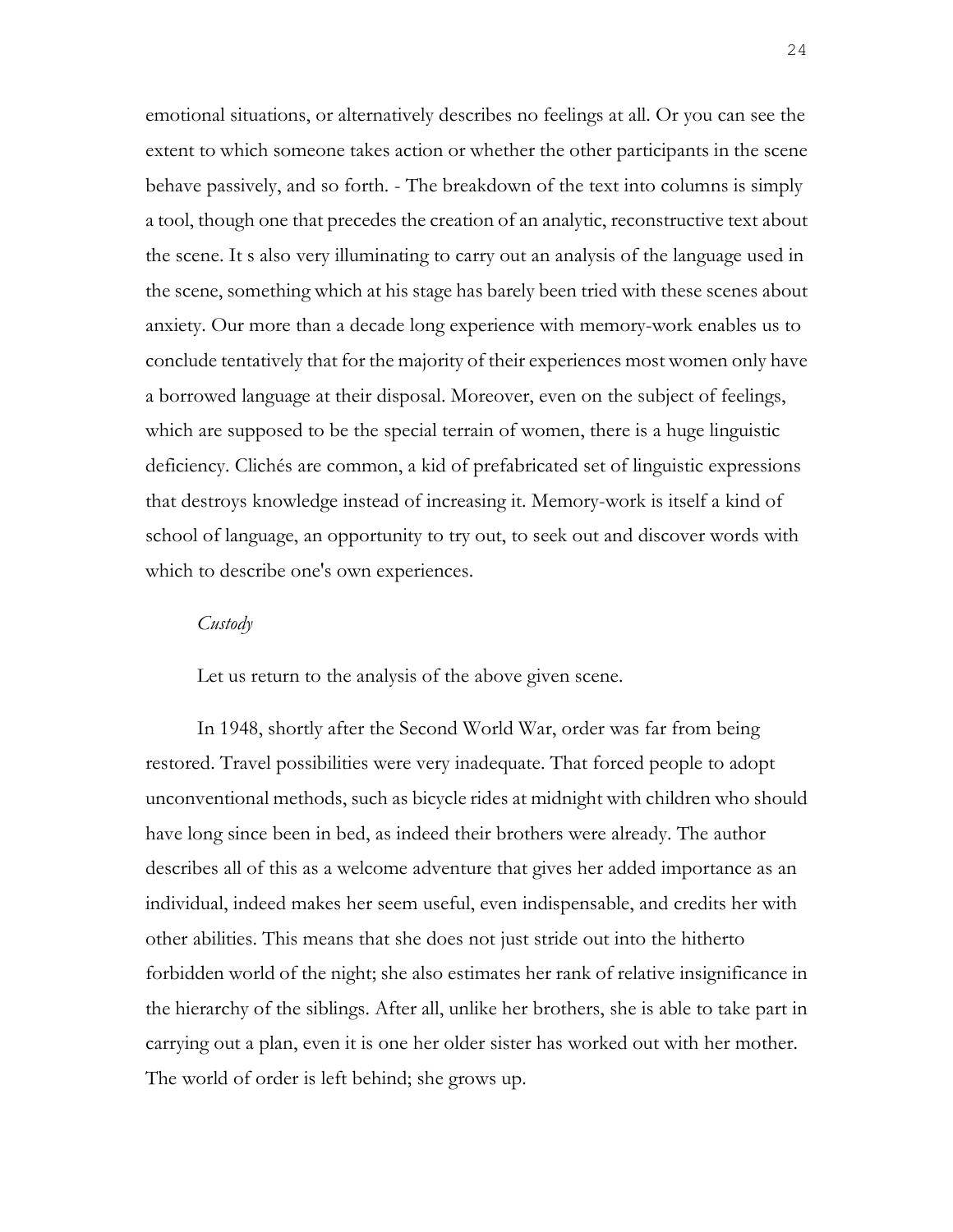Unlike the scenes with older girls or women danger here does not manifest itself initially as a subjective feeling, but as a perception on the part of her mother, more or less as a kind of infectious uneasiness. The author also conveys this linguistically: she is not threatened by darkness or strangeness. Instead »a few drunks were wandering around« and they »pestered« the family group. Nothing indicates that the words »drunken«, »pestered«, meant anything particular to the author; indeed, the fact that her mother sends them away quickly seems at first to be a continuation of the adventure; racing off on the bicycle seems as if it were part of the game.

 But the newly constructed collective »we« of the action soon gives way to the isolated »I« that is pursued by danger. The body begins to speak to her: the danger is »pressing in« on them, her eyes signal »lights«, her ears »voices«, »panting«. When the men pass by as she hides in the ditch, she can imagine what danger might be awaiting her. Oddly enough, the original hierarchy has now reinstated itself: the men are »after« her sister, because she herself was still »too small«. In this way the growing girl's fear of men is not extinguished - on the contrary she is out of her mind with fear -, but it is explained as being part of growing up. In contrast she soon learns the lesson: you have to enlist the protection of men whom you know. The bigger you become, the more important that is.

 At the same time the little girl's anxiety is immediately comprehensible. She mobilizes paternalist feelings, including resentment towards her mother who sends her daughters »home« under such conditions. But empathy can do no more than convey the insight that children - especially female ones - should not be allowed out on the streets after dark, particularly when drunk men, not in control of their senses, are out and about. From the standpoint of analysis we learn a little more about how ideas of men enter the feminine imaginary. They appear self-explanatory so that further questions are otiose, and seem to call for associating with anxiety rather than with men (men are just beings to escape from). These ideas are formed on the one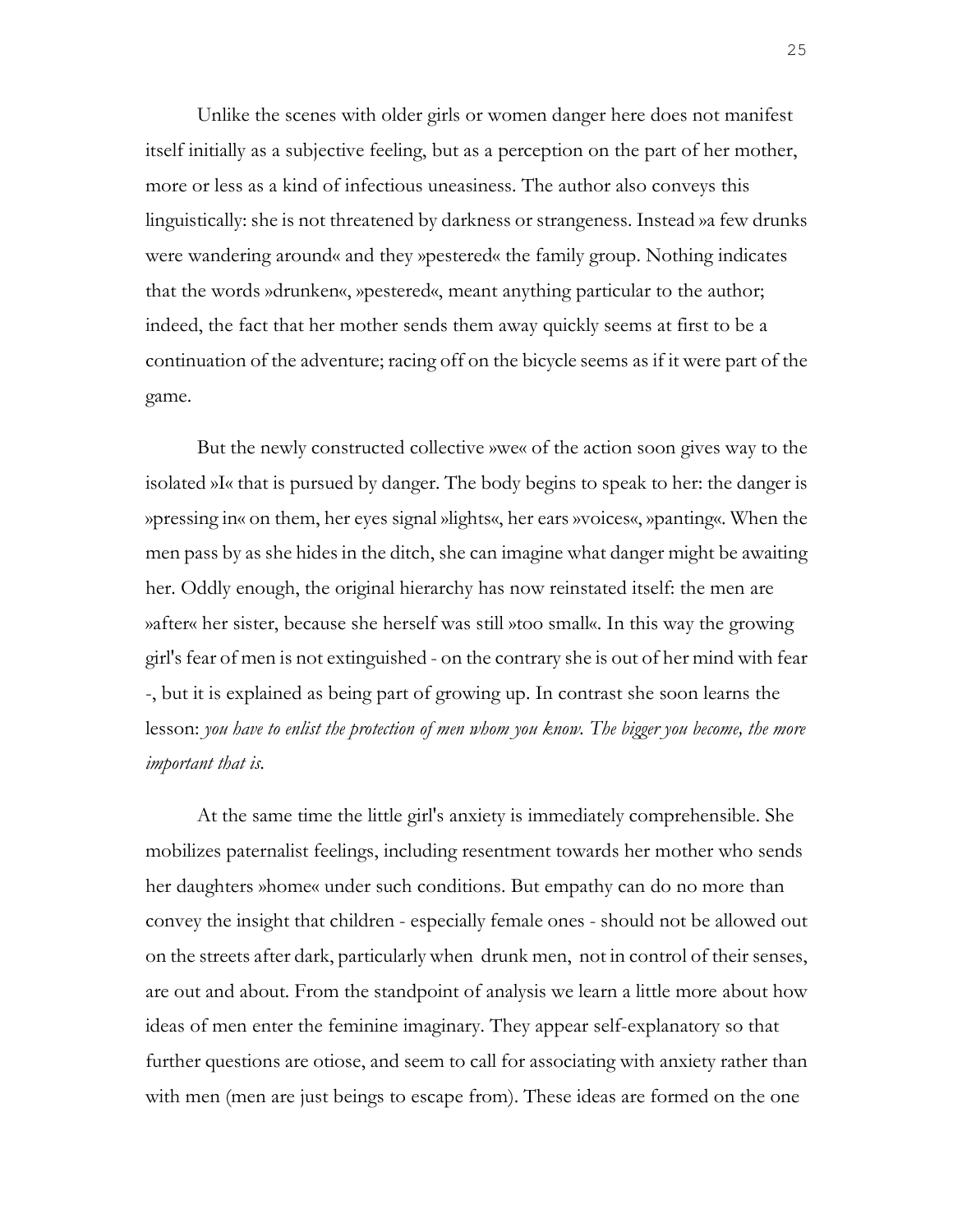hand through a sort of emotional infectiousness: the mother is obviously afraid, whereas the daughter only sees an adventure. But the mother represents order, so that her own violation of customary behavior - which promised taking unusual steps, new significance, usefulness and growing up - was at the same time transmitted to the girl as extremely problematic. Escape from men is at the same time a leave-ticket from her mother, indeed it abandoned her to a danger that her mother had herself drawn attention to. The pursuit of the girls is in a sense a liberation of the mother; the privileges of the older sister also mean endangering her. In short, the author finds herself in a tangle of contradictory signals that necessarily inhibit any accurate account of and search for the real danger.

 We come to the following developmental contradictions in the above shown and other stories: to leave the world of childhood and extend your ability to act also means trying to escape from the protection and accustomed order of the child's world. The early lesson is: *girls need a new protector when they grow out of the old one*. Where then would be the satisfaction of growing up? But at the same time growing up is known to be unavoidable. What additional reserves of curiosity are needed to picture to oneself the future dangers men seem to represent, when at the same time men are supposed to be the source of protection? Can a girl escape from this contradiction simply by ignoring it? Or conversely, what efforts must she make to achieve adulthood in an energetic and self-confident way? How can she live out this contradiction that seems to be an inherent part of male images without submitting to them? A preliminary finding seems to be that the vacant space obscurely occupied by the dangers posed by men can be filled by prefabricated images from a variety of sources. In the above read scene the narrator's perception is influenced by adventure stories from childhood in which cops and robbers, hot pursuit and games of hide-and-seek enrich our imagination. This would be a possible way of extending our project. We ourselves opted for a different route. We examined the literature which gives adolescent girls advice on how to deal with such problems. We also referred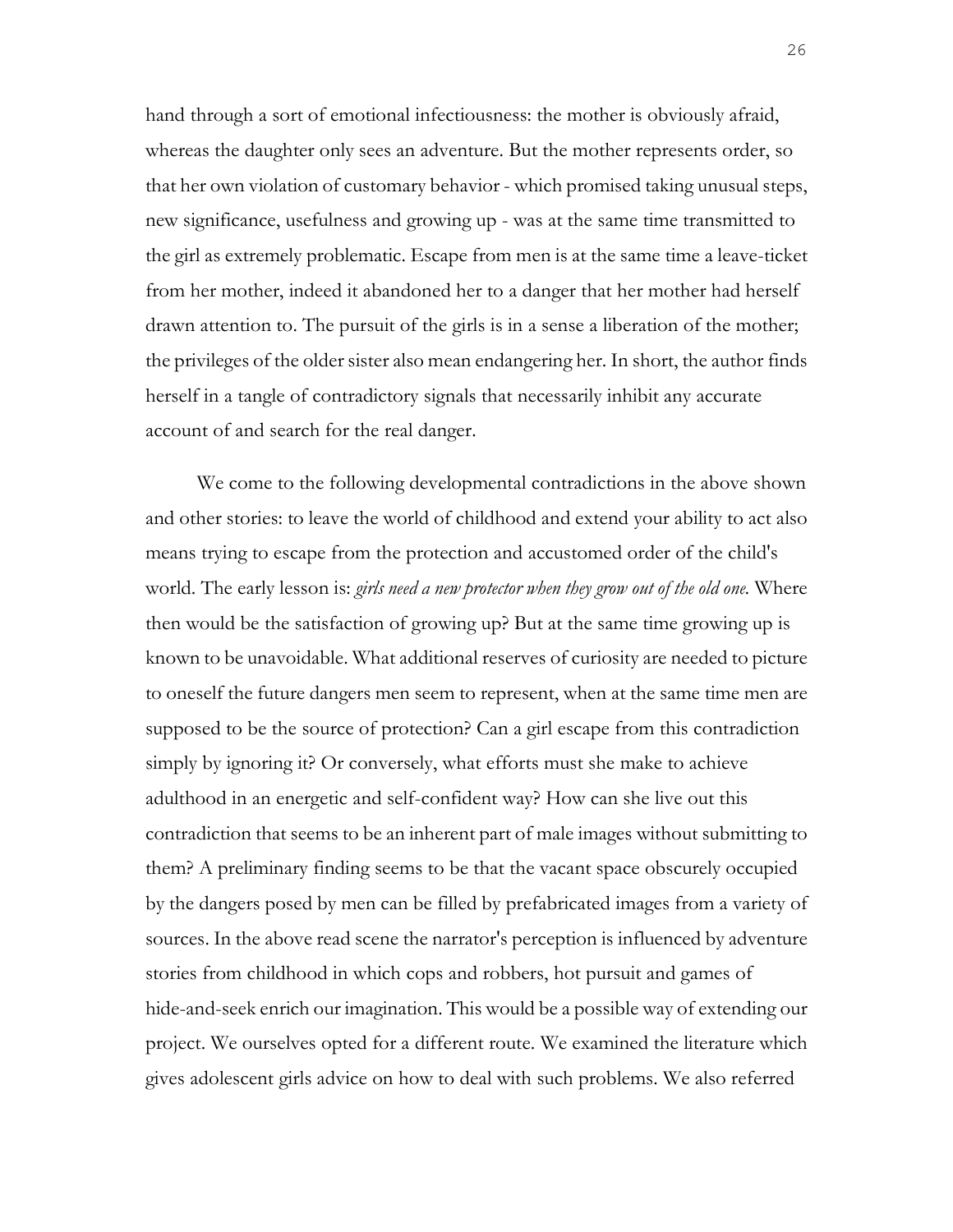back to fairy tales, a cultural building-block that has an impact on our imagination. Here, for example, we discover one solution to the paradox according to which masculinity simultaneously represents threat and protection. Even the examples that appear at first glance as a threat only turn into protective beings if only you share your table and above all your bed with them. They cast off their hedgehog quills or lion-skin, and slip out of their frog-shape, if only a woman takes them into her bed. Sometimes, however, they fail to change and persist as nasty dragons. In that event you just have to wait for the arrival of the good man to provide protection and salvation. In every case women's activity remains confined to selfless devotion, and the additional piece of advice is: »Don't trust your senses«.

# The wicked uncle

 Let us take a step back to girls of pre-school-age. A further way of overcoming the contradiction of paradoxical masculinity is the introduction of the »wicked uncle«. We assume that the efforts of parents and teachers to create a mysterious aura of unnamed sexuality around men with sweets and hence to stop girls from being too trustful towards strange men, do not really help girls survive, but instead lead to anxiety and an inability to act. This lesson about the »wicked uncle« still occupies a place in the curriculum of the first years at school, even though the threat of sexual abuse is far more likely to come from a trusted member of the family than from strangers in the street.

 It is understandable that one of our scenes should portray this as the author's chief problem: »What would her parents say if she accepted presents from strange men?« She ends up throwing her chocolate bunnies away because she found even her parents' questions »unpleasant« and »they should on no account learn that the uncle had picked her up and carried her.« The event crystallizes in her mind into a kind of crime which is her fault - she is afraid that »everything might come out«. This is a fertile soil for the guides that warn against strange uncles. It is possible to train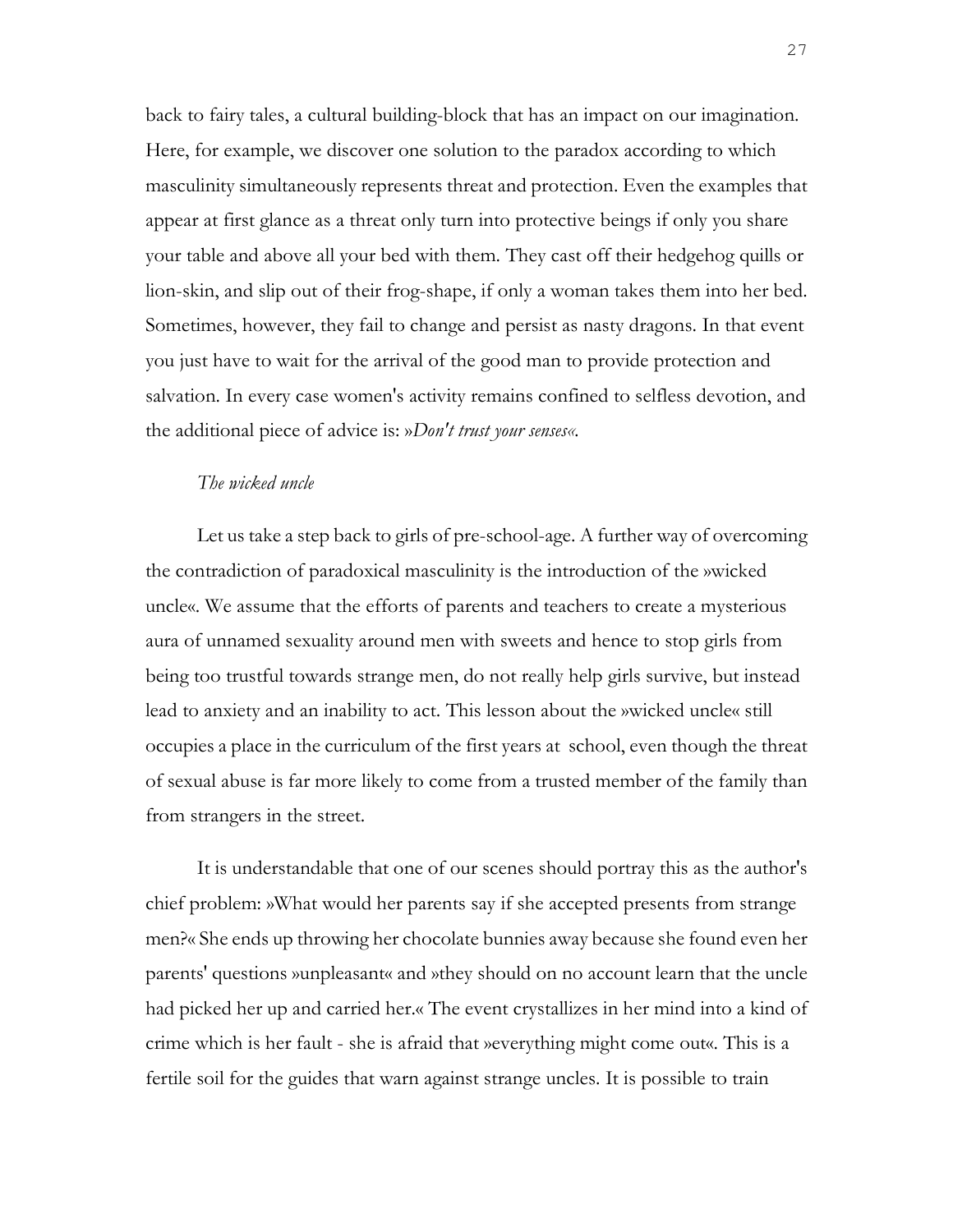modes of perception that result in insulating people from the world through fear. The lesson is that *it is dangerous to become involved with the unknown*. This attitude is inscribed in relations between the sexes.

 The contradiction about the wicked uncle described by our author lies in her relationship with such men, alternatively, in her parents' injunction to beware of strange men. In order to recognize the uncle as a threat, she has to be close to him. But this is the very danger her parents have warned her to avoid. She incurs guilt if she informs herself. Her chosen strategy of perceiving the uncle's various actions as threatening is itself a violation of their warnings. The contradiction then is that she should avoid coming into contact with any possible evil, but that she must come into contact with it to recognize it for what it is. The solution can only lie in an early-warning system that springs into action long before any danger comes on the scene.

#### Preliminary conclusion

 What we have achieved is a preliminary insight into a highly contradictory process of socialization which in practice recommends a retreat into self-denial, domesticity and submission at every stage in the growing-up process. Contradictions block the path of development and place taboos on the world in an almost archaic manner. They begin with the twofold riddle that *men* - having been endowed with sexuality long before sexuality has become a real issue - oscillate between familiarity and an alienness that cannot be interrogated. It is inappropriate to explore the badness that is thus intimated. This mindset persists and propagates itself in the world. The world is so bad and full of dangers that a girl should not venture into it and a woman would be well-advised to stay at home. The next contradiction concerns adulthood as such. The desire for liberation, the wish to escape from parental protection, is frustrated by the insight that this can only be achieved at the cost of a new protective custody. We thus find that women in a sexual relationship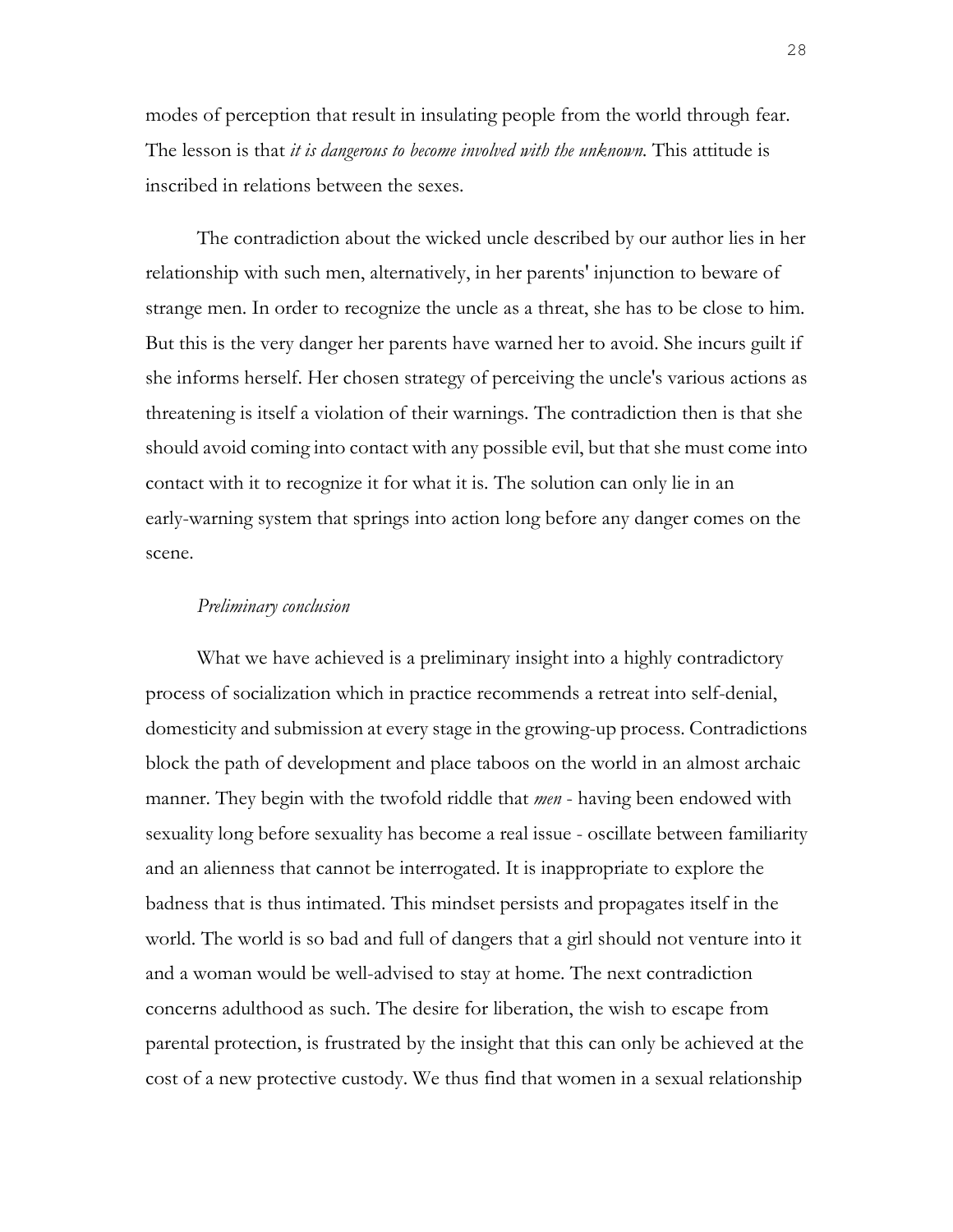with men are caught up in a contradictory identity in the sense that they cannot develop their personality without losing it. The desire for spaces controlled by one's own man is self-denial in the cloak of freedom. There is no experience to which women can appeal that would enable them to find their way without anxiety around a world they have appropriated in theory. Indeed their knowledge of the wickedness of the world stands menacingly in their way to prevent them from setting foot in it.

 For our initial question about anxiety in sexual relations and about its paradigmatic power in our society we now learned that anxiety about the body is not restricted to the process of reproduction and women's role in it. On the contrary, the subjugation of the female sex to this social function seems to press both women's bodies and the mysterious male figures into service. Women's acceptance of modesty, of retreat, their loss of curiosity and adventurousness, indeed their renunciation of inquiry and knowledge seem to have been purchased by this anxiety about the body, with the consequence that physical anxiety becomes the synthesis of all these experiences. At the same time, it becomes impossible for women to obtain any understanding about these relationships. How can you want to learn about dangers when knowledge itself seems to be a danger? $6$ 

 Curiously in almost every scene other women stand as guards blocking the entrance into the world, knowledge and autonomous action. They include sisters, girl friends and strangers. And nowhere do they join forces in search for solutions, or enable them to recognize obstructive contradictions together or to discover new modes of acting and living. On the contrary, the danger perceived as coming from men drives women to men for protection. So this complex of danger ensures that heterosexual relationships develop in a way that entails the renunciation of any

<sup>6</sup> We have repeatedly found this strange connection between women's anxieties and the fear of knowledge in widely differing contexts, at different ages and social position. When we read Christa Wolf's story about the nuclear accident at Chernobyl (Strfall) we found the same link between anxiety and the fear of knowledge. It seemed important enough to us to warrant making further research into the relationship a major priority.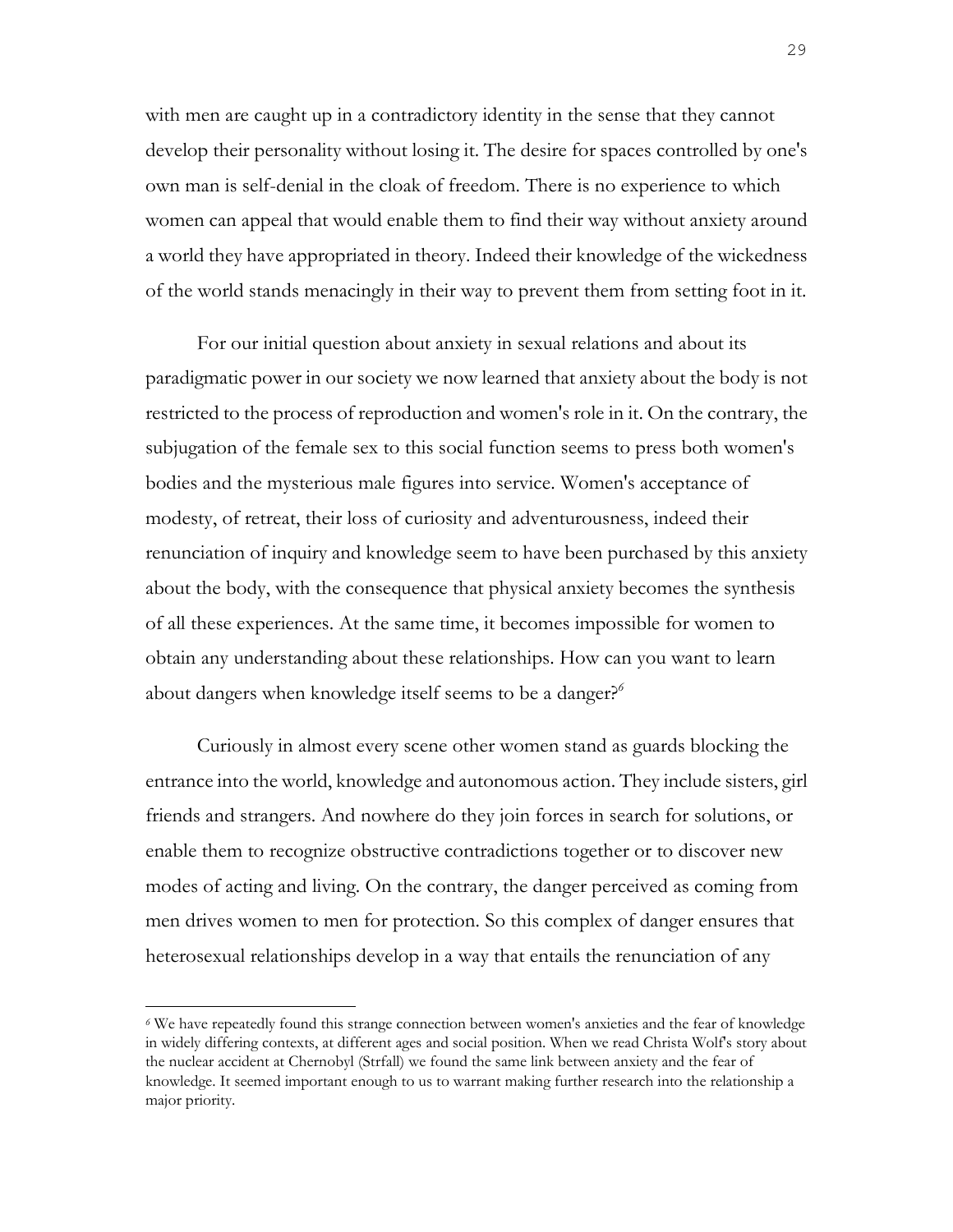development at all. This goes along with the worldwide practice of leaving the conduct of public affairs to men, insofar as they are conducted at all. Anxiety prevents women from reserving the defeat of the female sex and this brings further anxiety in its wake. Thus anxiety makes a double appearance at a strategically significant point; it is both the sign of awakening and the guardian of the different points at which women (as individuals) might break out of the framework that society assigns them to. It is the emotion that both signals an awakening and also impedes and retracts it. This is a vicious circle which we have to break.

## »SEX« AND »RACE«

 We have seen some of the strange relationships women have to the other sex and to themselves. We could also see how the problematic is linked to the perception of both nature and the social. Both had an impact on the preparedness to discover and to obtain knowledge. Character traits that would result there from would rather be a tendency to ignore the unknown, to avoid communication and interaction, flight, searching protection and above all never to engage with somebody or something strange.

 While there is certainly a lot to discover as to the other sex, these other others in our society, there is the additional question, whether this might have any bearing on the question of strangers in society, i.e. the question of racism?

 I would like to present an impression by reading another final scene, which was also written to the question - fear for my body - this time by a woman from Canada (where I spent a term as a visiting professor at the OISE, Ontario Institute for Studies in Education, linked to the University of Toronto).

Fear for the body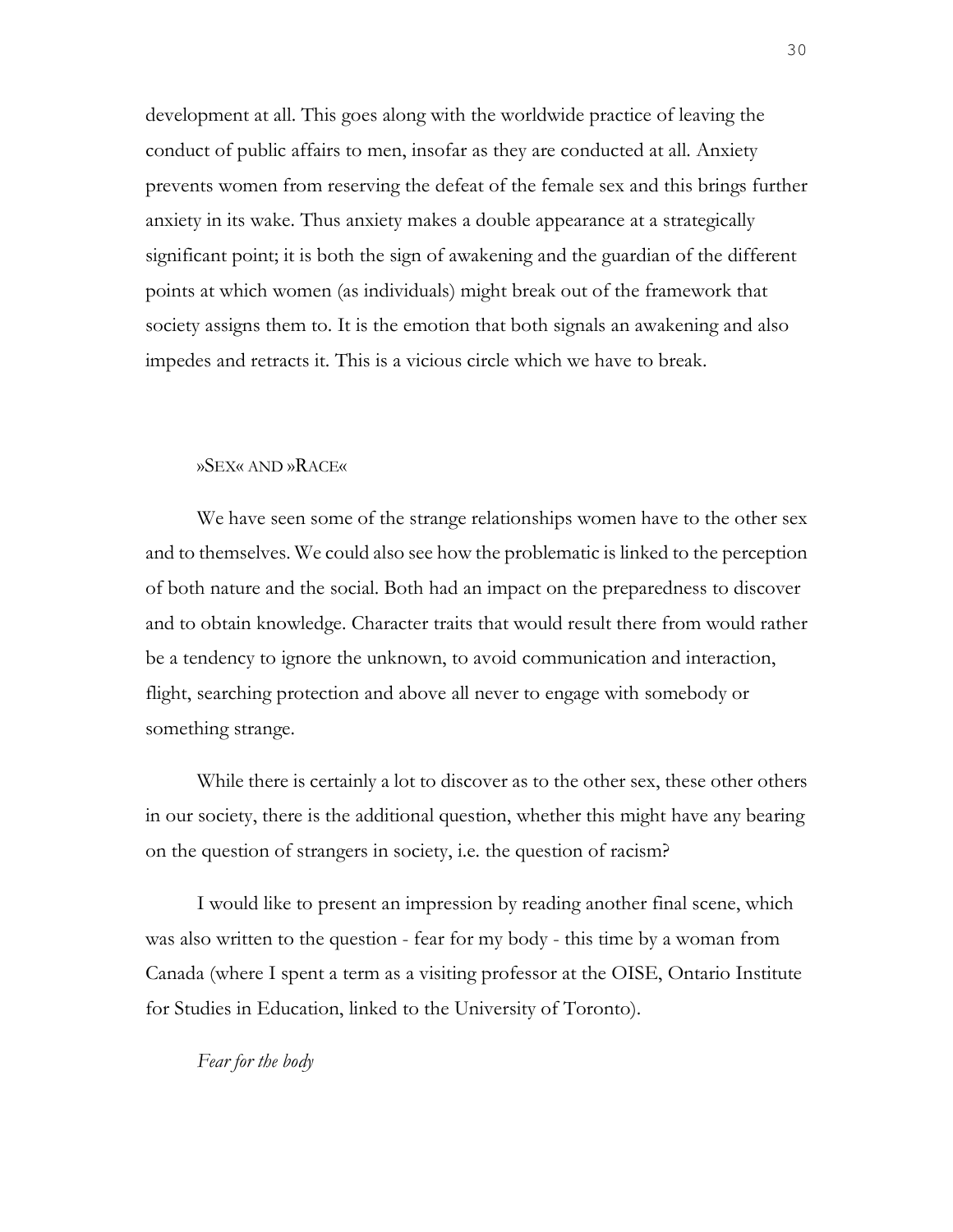She said hello to him as she stepped out of the gully beside the park road. She was enjoying the sunshine and mostly the time alone form the rest as she walked in her shorts and bikini top towards a group she was supposed to visit. She was carrying her t-shirt and a pack of cigarettes.

 He pointed a gun at her and told her to get down in the gully. Once there, she fell on her knees and begged to be left alone. She thought she would pretend to be hysterical, but soon realized that she really was out of control and probably this wasn't a good idea, so she tried to rein herself in. He kept pointing off into the jungle and telling her to walk. She kept saying 'no'. She tried to explain to him that she was just a Canadian girl who'd come with some kids from the Boys' School in Santa Marta, and that she was just going down the road a bit to visit some of the boys. She said she wouldn't tell anyone if he'd just let her go. She offered him all she had - the t-shirt and cigarettes. She thought she would pretend she thought he wanted to rob, not rape her. Even though he would say, 'I just want to be with you.'

 He would look interested in what she was saying for a few minutes, then he would say, 'walk'. Sometimes he offered to let her walk in different directions into the jungle, as if that would make a difference. She imagined herself spending days/months/years living in the jungle with no water and little food, the prisoner and sex slave of this guy. His hair looked like it had seen neither water no comb in years - it was all matted together and stuck out all over. He was very thin; his eyes looked a bit crazy. But she was also afraid of the jungle, knowing she didn't know enough to survive on her own in there, so she wasn't sure running away would be a good idea either. She imagined people wondering forever what had happened to her. Some people went by with a horse and cart. She thought they must have heard them down there, but they went by anyway. She thought it was a plot.

 After what seemed like forever but was probably ten minutes, he put away his gun (she doesn't remember where he put it) and got out a knife and placed it against her breast. She tried not to flinch. He got angry, yanked her to her feet, saying, 'Walk - you can go that way or that way, but walk.' She remembered learning to break holds in life-saving class and broke his grasp, scrambling up the ditch to the road and running. She didn't really think he would shoot her, but anyway she thought he might miss because he was too weak, and also that it was preferable to the other options. He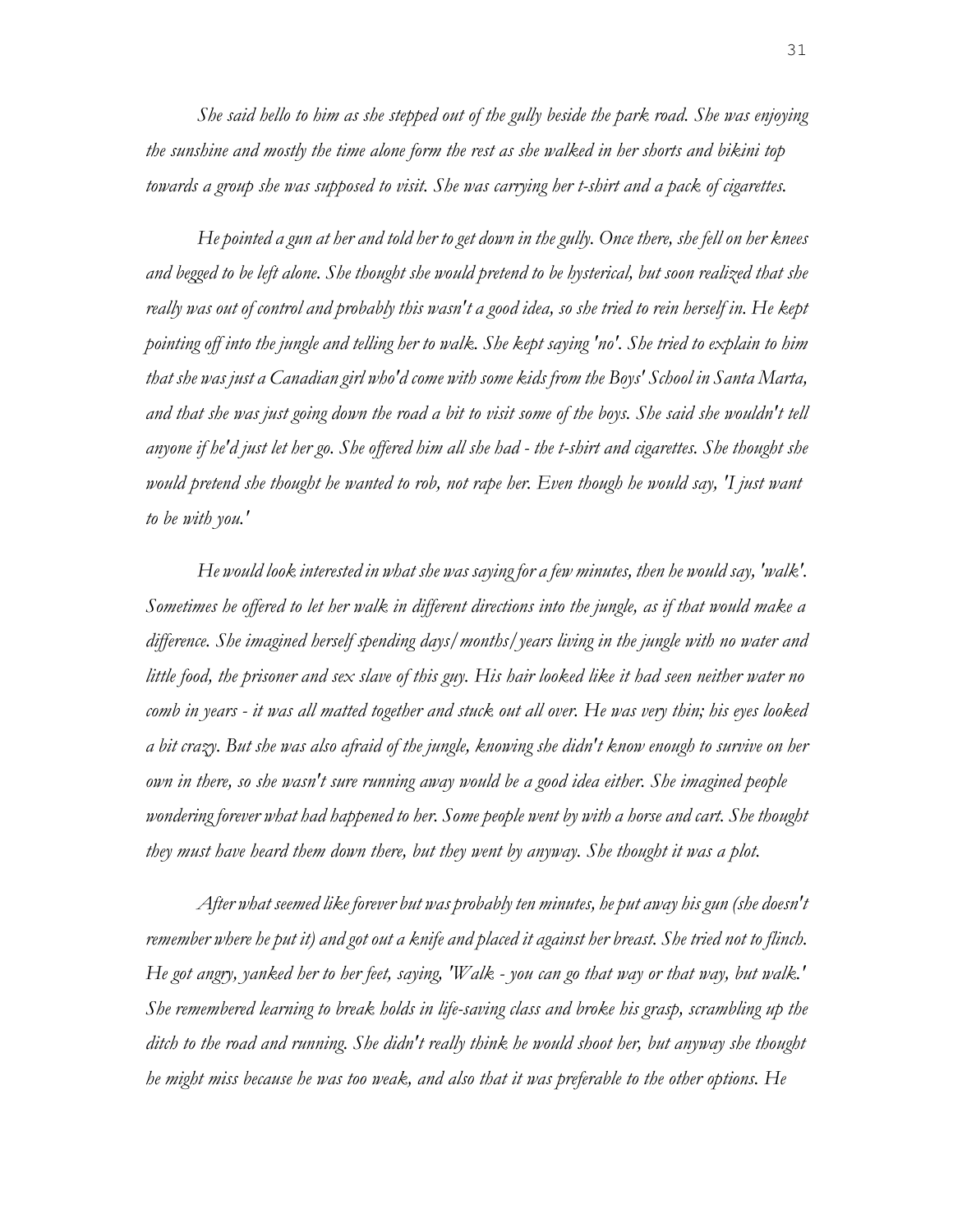followed her to the road, making the sound Colombian men make when trying to attract a woman's attention. She thought this was really nuts, but kept running. She flagged down a car full of men. She was afraid of them but more afraid of the guy with the gun.<sup>7</sup>

 Like in all scenes the author immediately convinces her readers of the danger she was in, the evil coming from the guy, the courage, resistance and activity she herself took. So the roles are justly distributed: the nice and friendly innocent western girl against the unfriendly, violent and dangerous male - who in this case is an inhabitant of some place close to the jungle as well. Strangely enough she only told us much later that he was a man of color though everyone of our group thought so immediately. It was hinted at not said, though the whole situation is structured by this fact. Let us look at the description of this guy first. He is depicted as dangerous and unpredictable and at the same time as dirty, disgusting and crazy. He does not wash or comb his hair, he is thin and weak. Whereas she is a Canadian girl, who is strong and rational, she can manage even her own hysteria, she enjoys her Spanish, and the sunshine. She is obviously stronger than he is. The scene lives at the same time from racism and from sexism. It is on the rails of gender relations that she is more afraid of being raped than being shot - though the gun is directed towards her head. She imagines to become his sex-slave for years, of not being able to escape, of being stuck with the guy. She has hardly any strategies to escape this spell. In the scene the decisive point is an empty spot. How come that she follows him into the gully if the gun is not the main threat? Why does she leave the sunshine only to be together with this dangerous man? The author says: »He told her to get down in the gully« and the next words are »once there ...«.

 The rationality she tries to develop comes from the superiority of the white. She insists on being Canadian and from a certain school. She promises not to tell.

<sup>7</sup> This scene was kindly given by the author for this collection. A research group in the seminar did the difficult job to work at the story together with the author. I was allowed to use the work they had done and only slightly rewrote it for this book.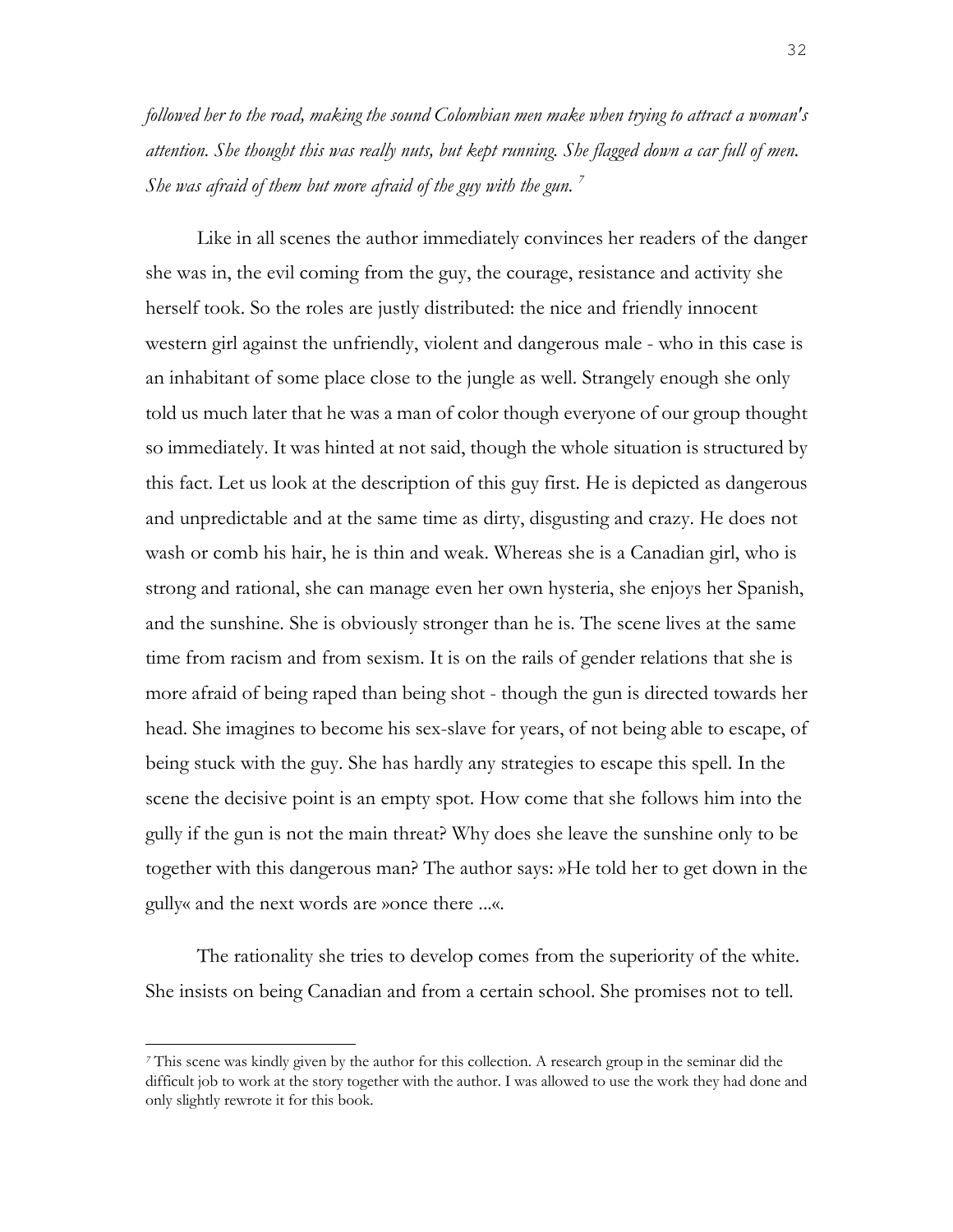She offers cigarettes and T-shirt. All these actions and remarks must sound ridiculous if they were not embedded in a structure where the telling, the offerings, the nationality meant a superiority, meant at the same time that the man was not supposed to act like he did because he was from a lower kind of people, he was a Columbian man.

 Racism and sexism melt into each other - the man makes the sound »Columbian men make when trying to attract a woman's attention«. This is at the same time ridiculous, because he was threatening her with a gun only minutes before, as it is rendering Columbian male flirtatious manners into possible violence.

 Because she is experiencing the whole scene on the foil of gender relations she would rather die than being raped. Here is the strong woman and all she can think of doing is offering him her cigarettes and pretending to be hysterical. He is holding a gun between her eyes, but she is not afraid of being shot, she is afraid of being raped. Rape is skimmed over: unspeakable, unthinkable. She thinks, thinking is her way out, but she can't think about being raped so she is immobilized; in the end it is not intellect but physical strength that frees her; being unable to go near the thought keeps her from her body, but her body is her power. There are two more strange things in the story: the one is that the whole idea of her intellectual superiority is part of her being white and not Columbian which does not help her in gender relations. The second is that she is actually walking half naked (in a bikini) in a culture where the people walk dressed and this fact does not even enter her considerations.

 And the lesson we can learn is: women don't have power in the society to manage male violence but they think they must. Male violence is everywhere but it is the more unpredictable the lower the men are in intellect, class and culture. Somehow male nature and the nature of the jungle work together; they are both dangerous. In addition to this she has the feeling as if the whole thing »were a plot«. A conspiracy of Columbians against a white woman.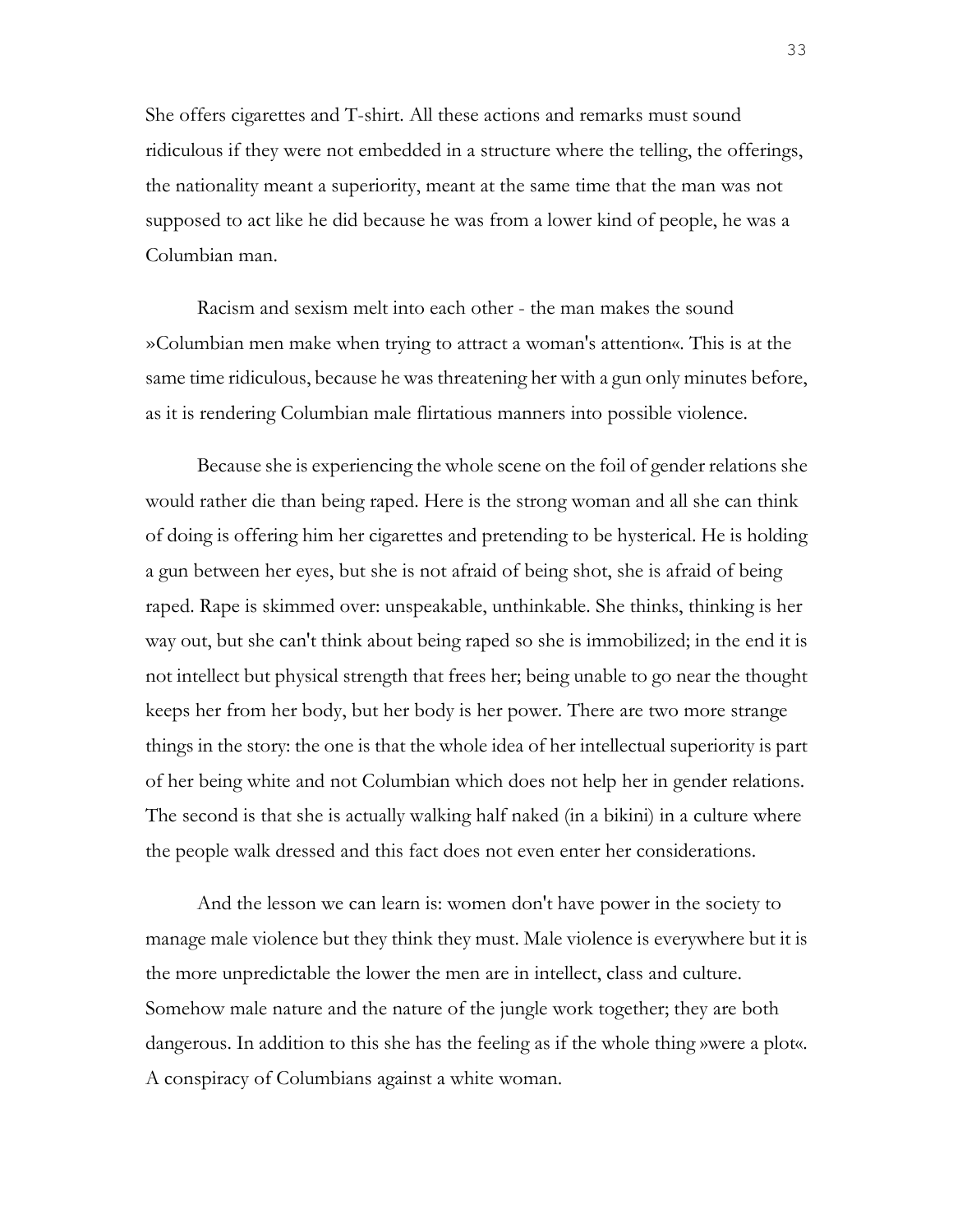We have seen this construction of men as bare nature already in gender relations with white men. The only weapon women have is to look for protection through a man of their own. This is useless in confrontation with people of color who are not only perceived as being even closer to violent nature but who are at the same time not seen as possible companions for protection. Whole families are perceived as a male threat and conspiracy. They seem to want to rape white women as a sort of revenge to the whole white colonial culture.

 In this situation white superiority over »inferior« men of color is especially useless because for women it only means the superiority of intellect, not of the body. Women are in such a situation precisely because they are women. There is no way to be a woman and survive.

 Let me add one summarizing remark to this first glance at the possibility to use memory work for the study of racism and link it to the study of sexism. As long as people perceive each other as subhuman, as violent nature the whole project of multicultural piece and harmony is an illusion. But this very perception is part of gender relations. It is not only so that women are afraid of men because of their nature and in fear for their own nature; also men perceive women as nature even if in a different context. The superiority of the white over other ethnic groups has one of its pillars in the perception of others as being less cultural, less intellectual, more part of nature still, which means less human. This very pillar and perception remains strong as long as gender relations nourish and guarantee the eternal image of the other sex as being less human than the own.

## Bibliography

Atwood, Margaret, Surfacing, Bloomsbury 1972

Bloch, Ernst, Prinzip Hoffnung